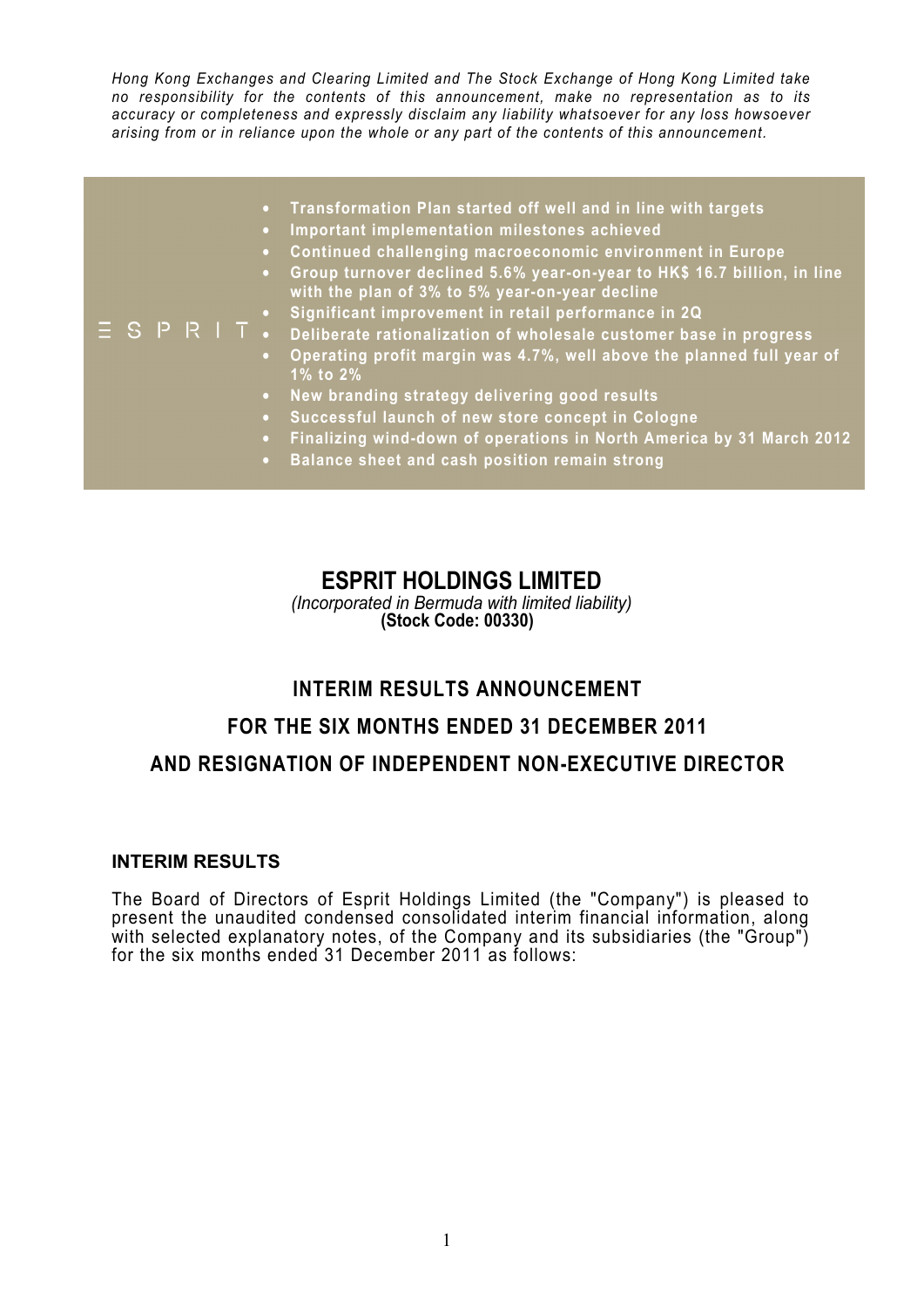### **Condensed consolidated income statement**

|                                                                                                                                                                                     | <b>Notes</b>   | Unaudited for the 6 months<br>ended 31 December<br>2011<br>HK\$ million | 2010<br>HK\$ million                                            |
|-------------------------------------------------------------------------------------------------------------------------------------------------------------------------------------|----------------|-------------------------------------------------------------------------|-----------------------------------------------------------------|
| Turnover<br>Cost of goods sold                                                                                                                                                      | $\overline{2}$ | 16,699<br>(8, 208)                                                      | 17,693<br>(7, 855)                                              |
| <b>Gross profit</b><br>Staff costs<br>Occupancy costs<br>Logistics expenses<br>Marketing and advertising expenses<br>Depreciation<br>Impairment of property, plant and<br>equipment |                | 8,491<br>(2, 499)<br>(2, 151)<br>(754)<br>(764)<br>(342)<br>(5)         | 9,838<br>(2, 407)<br>(2, 148)<br>(685)<br>(446)<br>(403)<br>(2) |
| Write back/(addition) of provision for<br>store closure<br>Other operating costs                                                                                                    |                | 79<br>(1, 268)                                                          | (6)<br>(1, 106)                                                 |
| <b>Operating profit</b><br>Interest income<br>Finance costs                                                                                                                         | 3<br>4         | 787<br>16<br>(21)                                                       | 2,635<br>23<br>(14)                                             |
| <b>Profit before taxation</b><br>Taxation                                                                                                                                           | $rac{2}{5}$    | 782<br>(227)                                                            | 2,644<br>(504)                                                  |
| Profit attributable to shareholders of<br>the Company                                                                                                                               |                | 555                                                                     | 2,140                                                           |
| Earnings per share<br>- Basic<br>- Diluted                                                                                                                                          | $\frac{7}{7}$  | HK\$0.43<br>HK\$0.43                                                    | HK\$1.66<br>HK\$1.66                                            |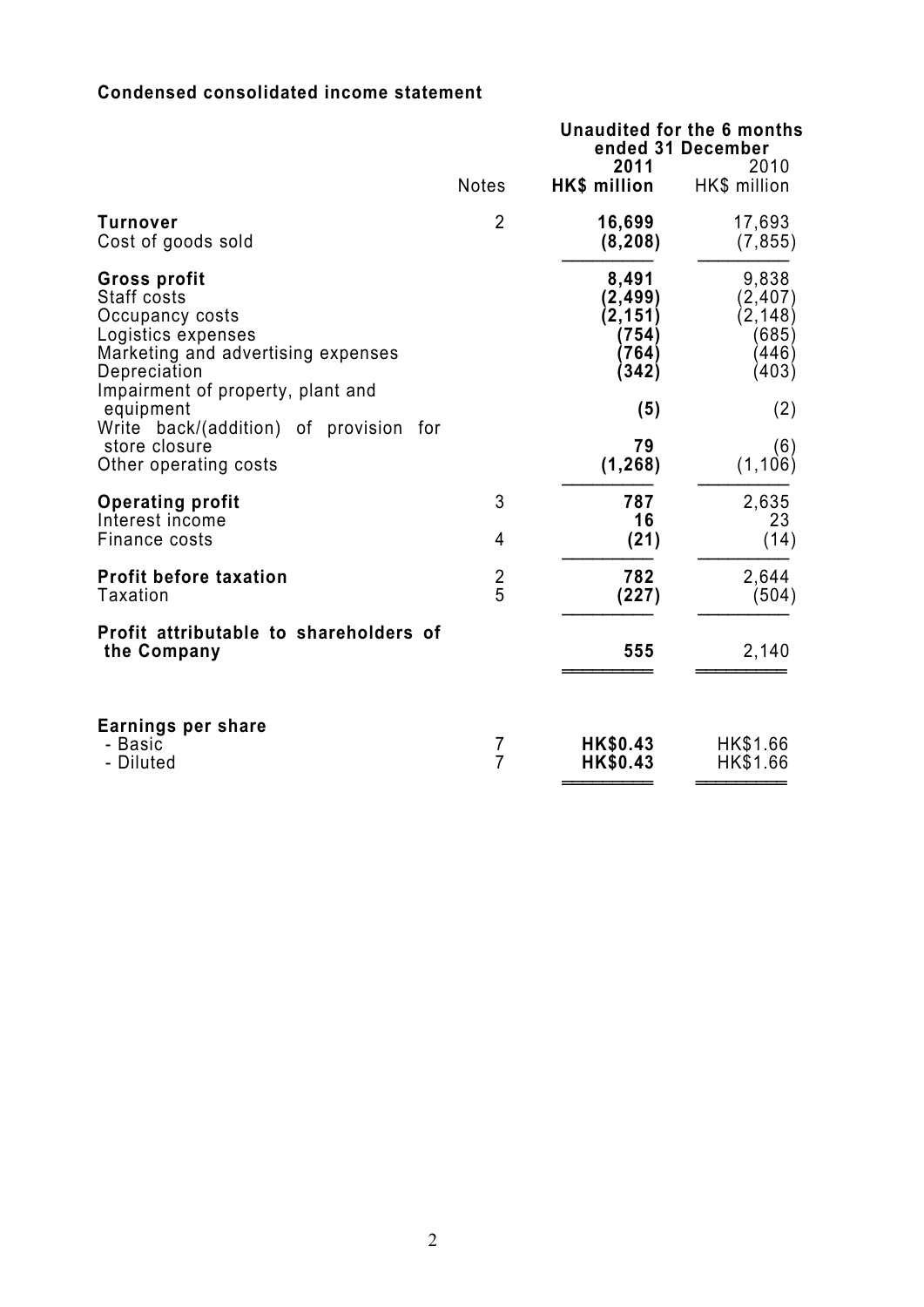## **Condensed consolidated statement of comprehensive income**

| Unaudited for the 6 months<br>ended 31 December |                      |
|-------------------------------------------------|----------------------|
| 2011<br>HK\$ million                            | 2010<br>HK\$ million |
| 555                                             | 2,140                |
|                                                 |                      |
| 343<br>(954)                                    | 19<br>1,056          |
| (56)                                            | 3,215                |
|                                                 |                      |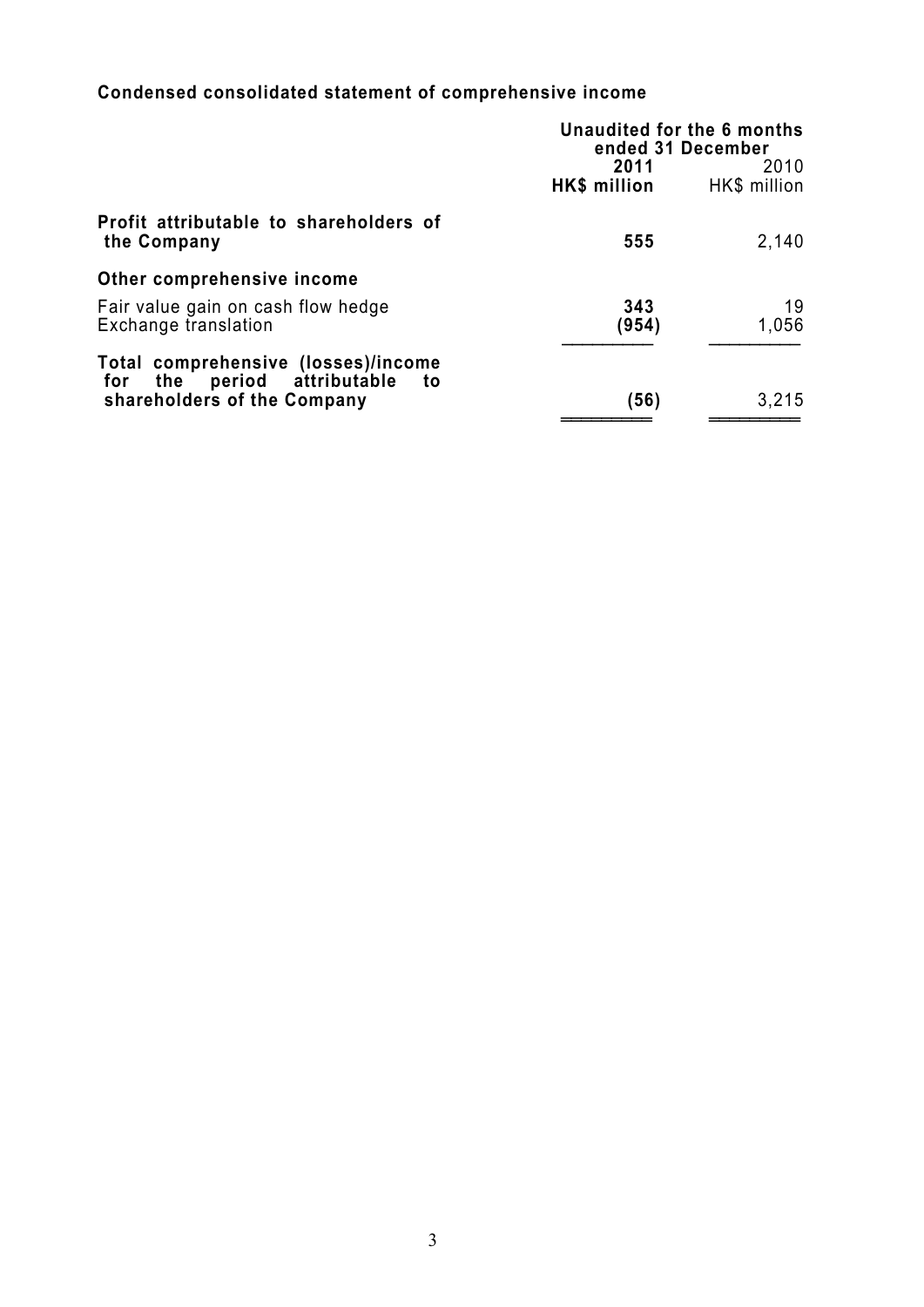### **Condensed consolidated balance sheet**

|                                                                                                                                    |                | <b>Unaudited</b><br><b>31 December</b><br>2011 | Audited<br>30 June<br>2011       |
|------------------------------------------------------------------------------------------------------------------------------------|----------------|------------------------------------------------|----------------------------------|
|                                                                                                                                    | <b>Notes</b>   | HK\$ million                                   | HK\$ million                     |
| <b>Non-current assets</b><br>Intangible assets<br>Property, plant and equipment<br>Investment properties                           | 8              | 7,708<br>4,157<br>13                           | 7,672<br>4,415<br>13             |
| Other investments<br>Deposits and prepayments<br>Deferred tax assets                                                               |                | 7<br>442<br>751                                | 8<br>502<br>808                  |
|                                                                                                                                    |                | 13,078                                         | 13,418                           |
| <b>Current assets</b><br>Inventories<br>Debtors, deposits and prepayments<br>Tax receivable<br>Cash and cash equivalents           | 9              | 4,162<br>4,210<br>1,113<br>3,408               | 4,218<br>3,586<br>1,018<br>4,794 |
|                                                                                                                                    |                | 12,893                                         | 13,616                           |
| <b>Current liabilities</b><br>Creditors and accrued charges<br>Provision for store closure<br><b>Taxation</b><br><b>Bank loans</b> | 10<br>11<br>12 | 3,867<br>1,700<br>1,012<br>793                 | 4,723<br>1,992<br>1,156<br>520   |
|                                                                                                                                    |                | 7,372                                          | 8,391                            |
| <b>Net current assets</b>                                                                                                          |                | 5,521                                          | 5,225                            |
| <b>Total assets less current liabilities</b>                                                                                       |                | 18,599                                         | 18,643                           |
| <b>Equity</b><br>Share capital<br>Reserves                                                                                         | 13             | 129<br>16,110                                  | 129<br>16,104                    |
| <b>Total equity</b>                                                                                                                |                | 16,239                                         | 16,233                           |
| <b>Non-current liabilities</b><br><b>Bank loans</b><br>Deferred tax liabilities                                                    | 12             | 1,560<br>800                                   | 1,560<br>850                     |
|                                                                                                                                    |                | 2,360                                          | 2,410                            |
|                                                                                                                                    |                | 18,599                                         | 18,643                           |
|                                                                                                                                    |                |                                                |                                  |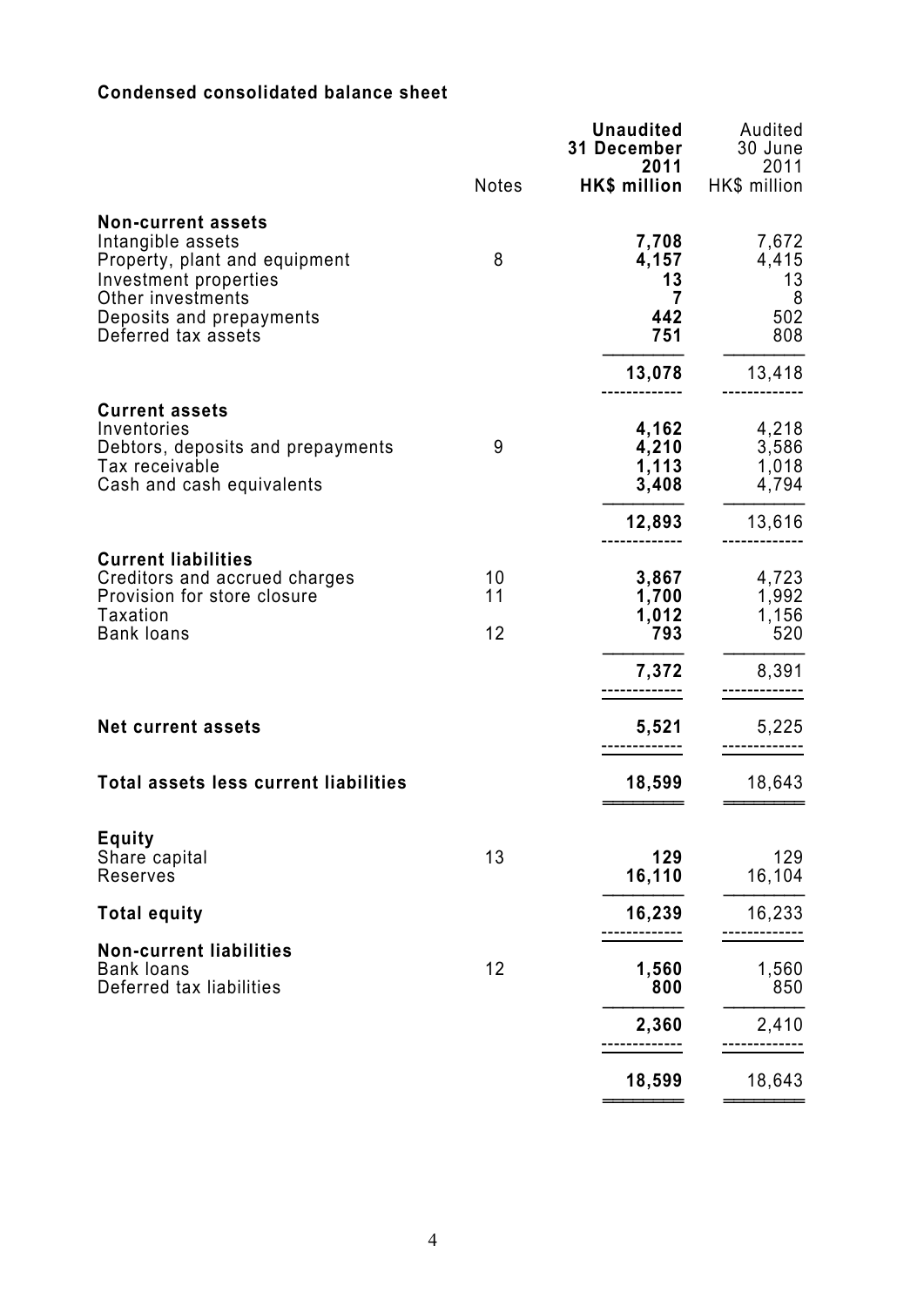### **Notes to the condensed consolidated interim financial information**

#### **1. Basis of preparation**

This unaudited condensed consolidated interim financial information ("interim financial information") on pages 2 to 14 for the six months ended 31 December 2011 has been prepared in accordance with the International Accounting Standard ("IAS") 34 "Interim Financial Reporting" issued by the International Accounting Standards Board and Appendix 16 of the Rules Governing the Listing of Securities on The Stock Exchange of Hong Kong Limited (the "Listing Rules").

This interim financial information should be read in conjunction with the annual financial statements for the year ended 30 June 2011. The accounting policies and methods of computation used in the preparation of this interim financial information are consistent with those used in the annual financial statements for the year ended 30 June 2011.

In the current period, the Group has adopted the following IAS, International Financial Reporting Standards ("IFRS") and International Financial Reporting Interpretations Committee ("IFRIC") interpretations which do not have any significant impact on the Group's consolidated financial statements.

| IAS 24 (Revised)<br>IFRS 1<br>(Amendment) | <b>Related Party Disclosures</b><br>Severe Hyperinflation and Removal of Fixed Dates for First-time<br>Adopters |
|-------------------------------------------|-----------------------------------------------------------------------------------------------------------------|
| <b>IFRS 7</b><br>(Amendment)              | Disclosures – Transfers of Financial Assets                                                                     |
| IFRIC 14<br>(Amendment)                   | Prepayment of a Minimum Funding Requirement                                                                     |
| Various IASs and<br><b>IFRSs</b>          | Improvements to IFRSs 2010                                                                                      |

The Group did not early adopt the following IAS, IFRS and IFRIC interpretation that have been issued in the period from 1 July 2011 to 31 December 2011. The adoption of such standards and interpretation is anticipated not to result in substantial changes to the Group's accounting policies.

|                              |                                                                 | Effective for<br>accounting<br>periods<br>beginning on or<br>after |
|------------------------------|-----------------------------------------------------------------|--------------------------------------------------------------------|
| <b>IAS 32</b><br>(Amendment) | <b>Offsetting Financial Assets and Financial</b><br>Liabilities | 1 January 2014                                                     |
| <b>IFRS 7</b><br>(Amendment) | <b>Offsetting Financial Assets and Financial</b><br>Liabilities | 1 January 2013                                                     |
| <b>IFRS7</b><br>(Amendment)  | Initial Application of IFRS 9                                   | 1 January 2015                                                     |
| <b>IFRIC 20</b>              | Stripping Costs in the Production Phase of a<br>Surface Mine    | 1 January 2013                                                     |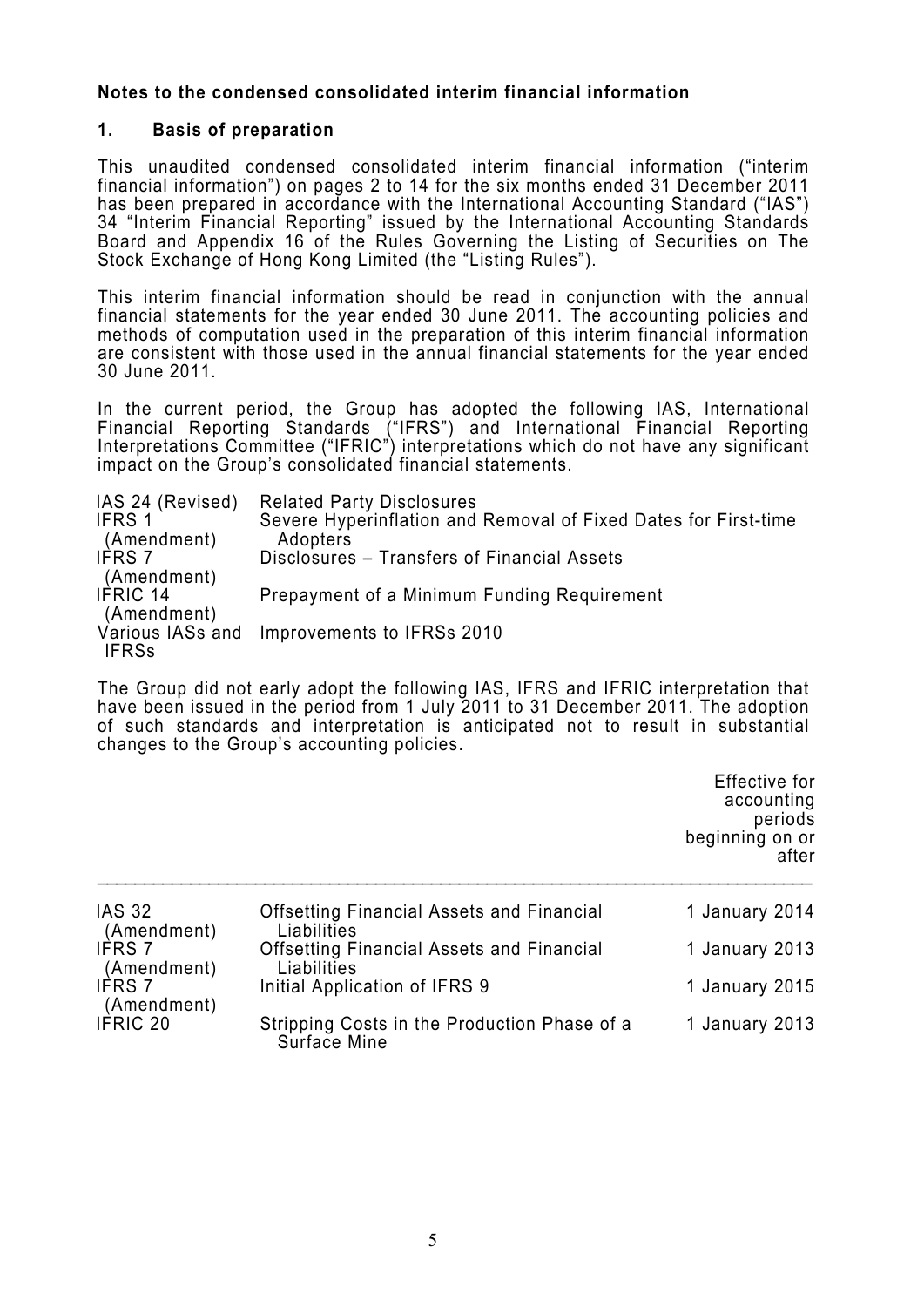### **2. Turnover and segment information**

The Group is principally engaged in wholesale and retail distribution and licensing of quality fashion and lifestyle products designed under its own internationally-known Esprit brand name.

|                                                              | Unaudited for the 6 months<br>ended 31 December |                       |
|--------------------------------------------------------------|-------------------------------------------------|-----------------------|
|                                                              | 2011<br>2010<br>HK\$ million<br>HK\$ million    |                       |
| Revenue<br>Wholesale<br>Retail<br>Licensing and other income | 6,727<br>9,844<br>128                           | 7,621<br>9,955<br>117 |
|                                                              | 16,699                                          | 17,693                |

The chief operating decision-makers have been identified as the executive directors ("Executive Directors") of the Group.

Management has determined the operating segments based on the reports reviewed by the Executive Directors that are used to assess performance and allocate resources.

The Executive Directors consider the business from an operations nature perspective, including wholesale and retail distribution and licensing of quality fashion and lifestyle products designed under its own internationally-known Esprit brand name.

Inter-segment transactions are entered into under the normal commercial terms and conditions that would also be available to unrelated third parties.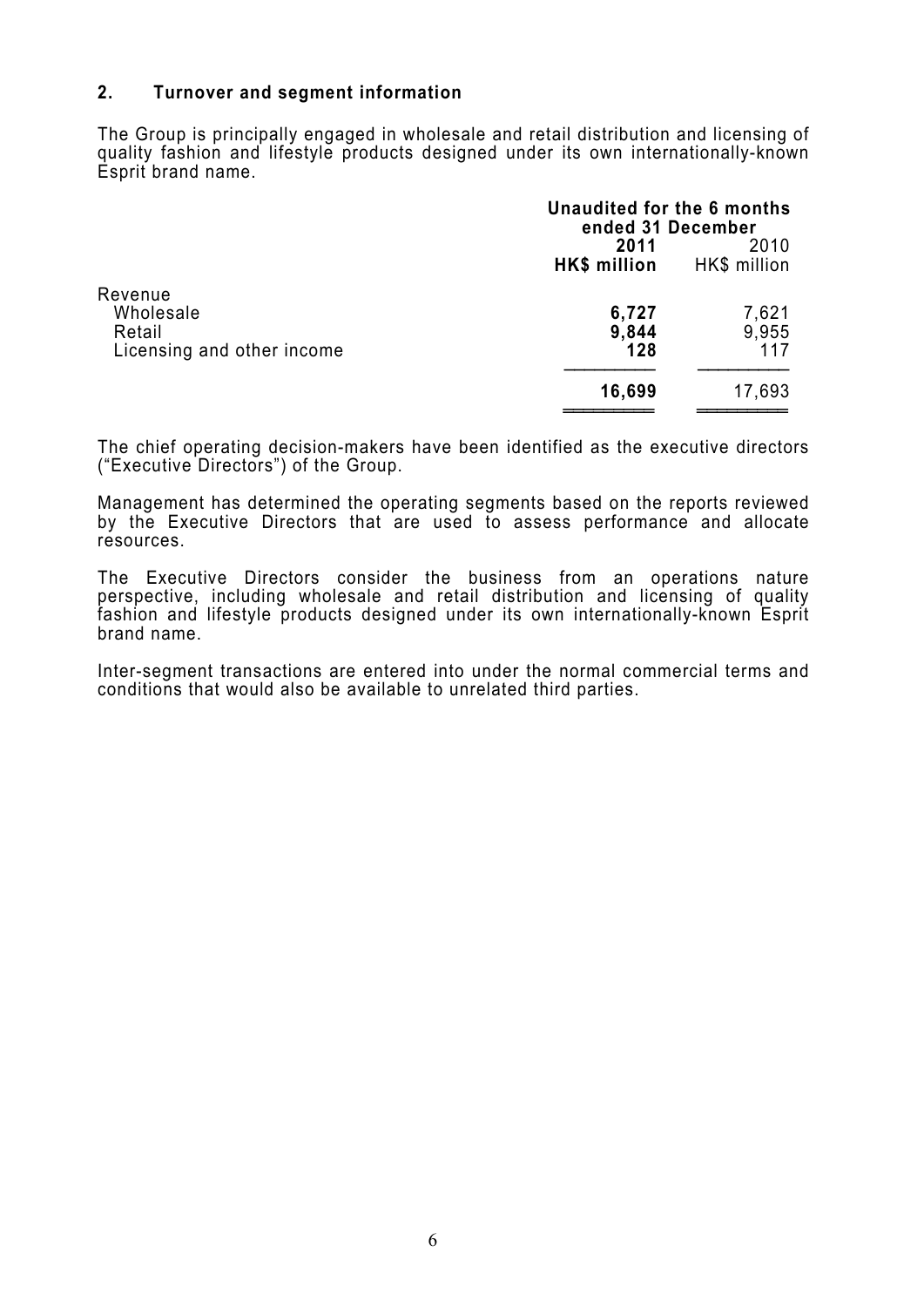## **2. Turnover and segment information (continued)**

|                                                                            |           |                                     | <b>Unaudited</b>          |                                                                   |                                    |  |
|----------------------------------------------------------------------------|-----------|-------------------------------------|---------------------------|-------------------------------------------------------------------|------------------------------------|--|
|                                                                            |           |                                     |                           | For the 6 months ended 31 December 2011<br>Corporate<br>services, |                                    |  |
|                                                                            | Wholesale | Retail<br>HK\$ million HK\$ million | Licensing<br>HK\$ million | sourcing<br>and others                                            | Group<br>HK\$ million HK\$ million |  |
| Total revenue<br>Inter-segment revenue                                     | 6,727     | 9,844                               | 106                       | 14,827<br>(14, 805)                                               | 31,504<br>(14, 805)                |  |
| Revenue from external<br>customers                                         | 6,727     | 9,844                               | 106                       | 22                                                                | 16,699                             |  |
| Segment results                                                            | 1,251     | 588                                 | 81                        | (1, 133)                                                          | 787                                |  |
| Interest income<br>Finance costs                                           |           |                                     |                           |                                                                   | 16<br>(21)                         |  |
| Profit before taxation                                                     |           |                                     |                           |                                                                   | 782                                |  |
| Capital expenditure                                                        | 26        | 291                                 |                           | 182                                                               | 499                                |  |
| Depreciation                                                               | 24        | 254                                 |                           | 64                                                                | 342                                |  |
| Impairment of property,<br>plant and equipment<br>(Write back)/addition of |           | 5                                   |                           |                                                                   | 5                                  |  |
| provision for store closure                                                |           | (79)                                |                           |                                                                   | (79)                               |  |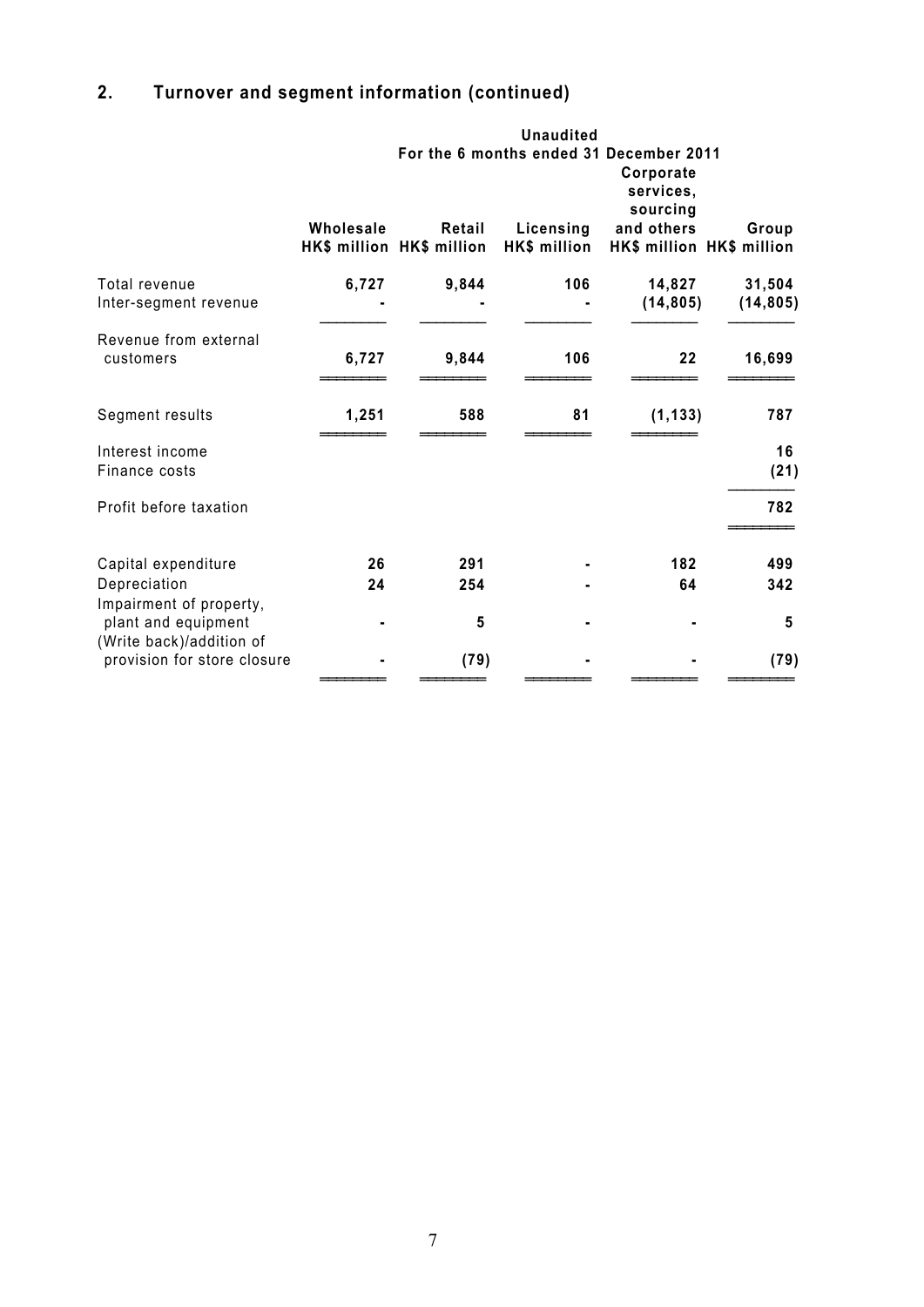## **2. Turnover and segment information (continued)**

|                                                                            |                                                                                   |                        | Unaudited                 |                        |                       |
|----------------------------------------------------------------------------|-----------------------------------------------------------------------------------|------------------------|---------------------------|------------------------|-----------------------|
|                                                                            | For the 6 months ended 31 December 2010<br>Corporate<br>services,<br>sourcing and |                        |                           |                        |                       |
|                                                                            | Wholesale<br>HK\$ million                                                         | Retail<br>HK\$ million | Licensing<br>HK\$ million | others<br>HK\$ million | Group<br>HK\$ million |
| Total revenue<br>Inter-segment revenue                                     | 7,621                                                                             | 9,955                  | 93                        | 14,412<br>(14, 388)    | 32,081<br>(14, 388)   |
| Revenue from external<br>customers                                         | 7,621                                                                             | 9,955                  | 93                        | 24                     | 17,693                |
| Segment results                                                            | 2,049                                                                             | 1,221                  | 83                        | (718)                  | 2,635                 |
| Interest income<br>Finance costs                                           |                                                                                   |                        |                           |                        | 23<br>(14)            |
| Profit before taxation                                                     |                                                                                   |                        |                           |                        | 2,644                 |
| Capital expenditure<br>Depreciation                                        | 19<br>30                                                                          | 288<br>313             | $\overline{2}$            | 283<br>58              | 590<br>403            |
| Impairment of property,<br>plant and equipment<br>(Write back)/addition of |                                                                                   | $\overline{2}$         |                           |                        | $\overline{2}$        |
| provision for store<br>closure                                             |                                                                                   | 6                      |                           |                        | 6                     |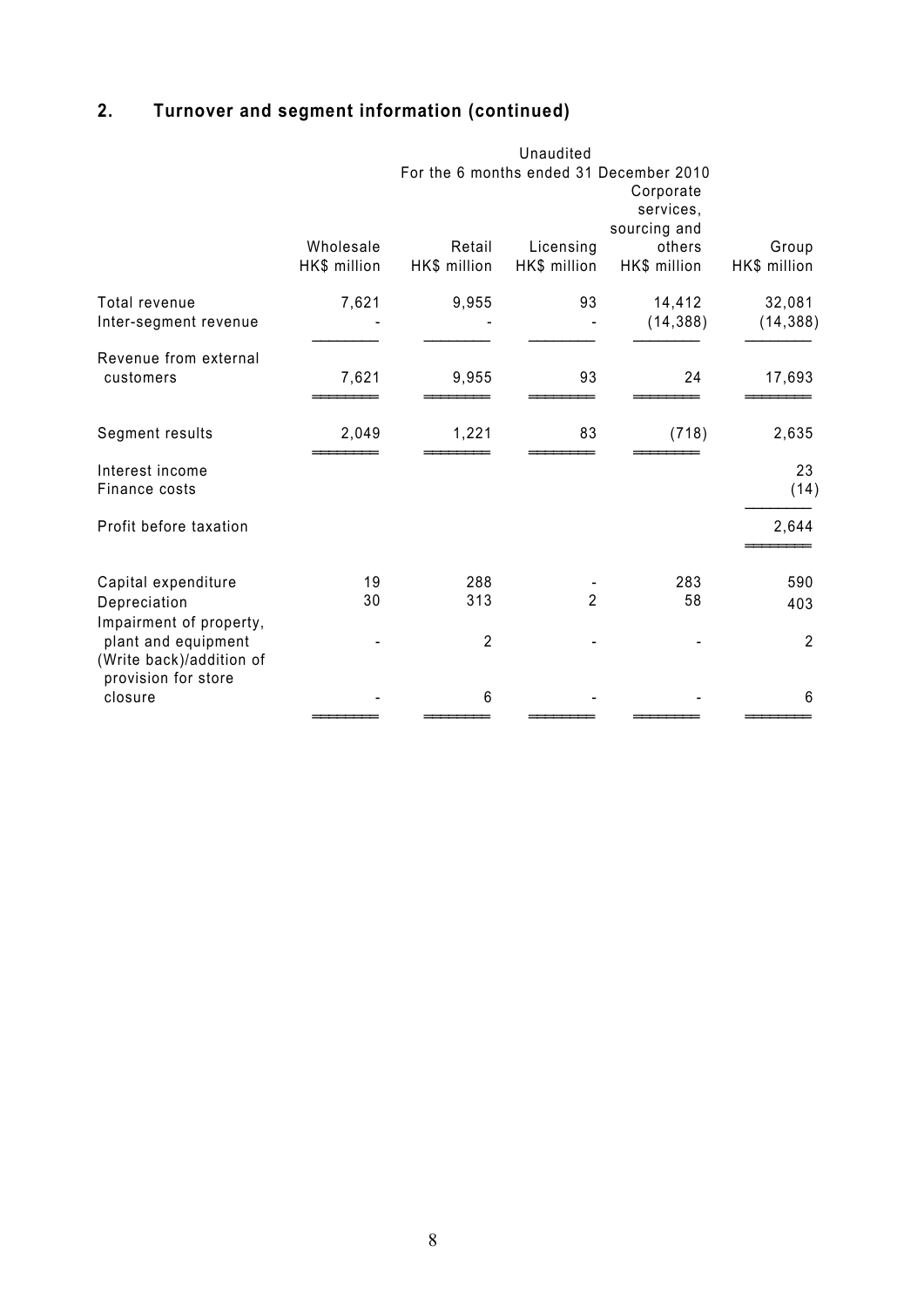## **3. Operating profit**

|                                                                                                                                                                                                                                                                | Unaudited for the 6 months<br>ended 31 December<br>2011 — 201<br>2010<br>HK\$ million HK\$ million |                                                   |
|----------------------------------------------------------------------------------------------------------------------------------------------------------------------------------------------------------------------------------------------------------------|----------------------------------------------------------------------------------------------------|---------------------------------------------------|
| Operating profit is arrived at after charging and<br>(crediting) the following:                                                                                                                                                                                |                                                                                                    |                                                   |
| Depreciation<br>Amortisation of customer relationships<br>Loss on disposal of property, plant and equipment<br>Impairment of property, plant and equipment<br>Net exchange losses/(gains)<br>Net charge/(write back) for provision for obsolete<br>inventories | 342<br>29<br>1<br>5<br>28<br>9                                                                     | 403<br>29<br>14<br>$\overline{2}$<br>(36)<br>(35) |
| Occupancy costs<br>Operating lease charge<br>Other occupancy costs<br>Provision for impairment of trade debtors                                                                                                                                                | 1,652<br>499<br>76                                                                                 | 1,673<br>475<br>52                                |

### **4. Finance costs**

|                                                                                                                    | Unaudited for the 6 months<br>ended 31 December |      |
|--------------------------------------------------------------------------------------------------------------------|-------------------------------------------------|------|
|                                                                                                                    | 2011<br>HK\$ million HK\$ million               | 2010 |
| Interest on bank loans wholly repayable within five<br>years<br>Imputed interest on financial assets and financial | 10                                              | 12   |
| liabilities                                                                                                        | 11                                              |      |
|                                                                                                                    | 21                                              | 14   |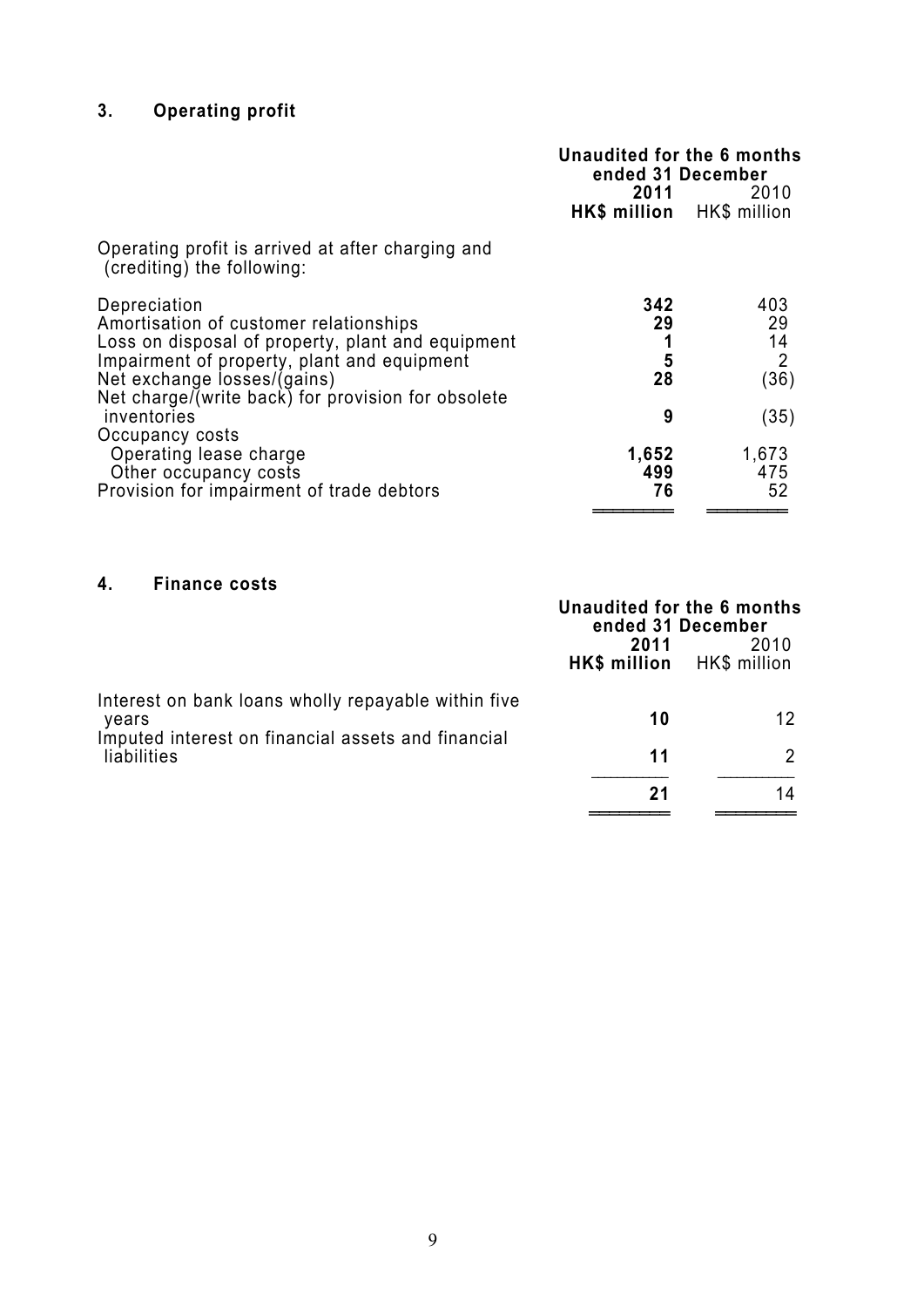### **5. Taxation**

|                                                                                                        | Unaudited for the 6 months<br>ended 31 December<br>2011<br>2010 |              |
|--------------------------------------------------------------------------------------------------------|-----------------------------------------------------------------|--------------|
|                                                                                                        | HK\$ million                                                    | HK\$ million |
| Current tax<br>Hong Kong profits tax<br>Provision for current period<br>Underprovision for prior years | 3                                                               |              |
| Overseas taxation<br>Provision for current period<br>Overprovision for prior years                     | 311<br>(41)                                                     | 527<br>(18)  |
|                                                                                                        | 273                                                             | 512          |
| Deferred tax<br>Current period net credit                                                              | (46)                                                            | (8)          |
| <b>Taxation</b>                                                                                        | 227                                                             | 504          |
|                                                                                                        |                                                                 |              |

Hong Kong profits tax is calculated at **16.5%** (2010: 16.5%) on the estimated assessable profit for the period, net of tax losses carried forward, if applicable.

Overseas (outside of Hong Kong) taxation has been calculated on the estimated assessable profit for the period at the rates of taxation prevailing in the countries in which the Group companies operate, net of tax losses carried forward, if applicable.

#### **6. Interim dividend**

|                                       | Unaudited for the 6 months<br>ended 31 December |              |
|---------------------------------------|-------------------------------------------------|--------------|
|                                       | 2011                                            | 2010         |
|                                       | HK\$ million                                    | HK\$ million |
| Interim dividend declared of HK\$0.26 |                                                 |              |
| (2010: HK\$1.00) per share            | 336                                             | 1,289        |
|                                       |                                                 |              |

The amount of interim dividend is based on **1,290,437,683** shares in issue on **23 February 2012** (2010: 1,289,477,475 shares in issue on 10 February 2011).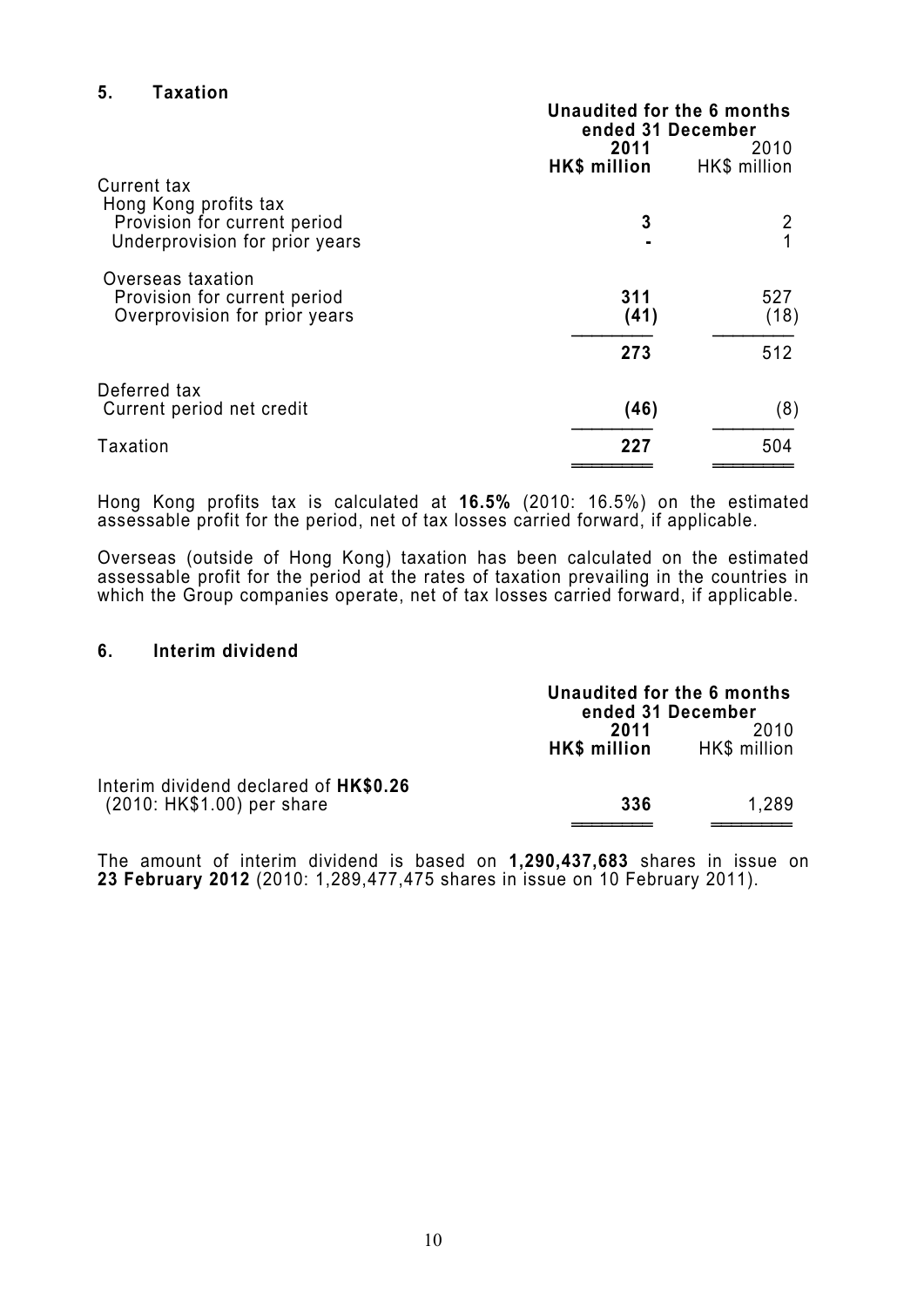### **7. Earnings per share**

### **Basic**

Basic earnings per share is calculated by dividing the profit attributable to shareholders of the Company by the weighted average number of ordinary shares in issue during the period.

|                                                                      | Unaudited for the 6 months<br>ended 31 December |       |
|----------------------------------------------------------------------|-------------------------------------------------|-------|
|                                                                      | 2011                                            | 2010  |
| Profit attributable to shareholders of the Company<br>(HK\$ million) | 555                                             | 2,140 |
| Weighted average number of ordinary shares in<br>issue (million)     | 1,290                                           | 1,288 |
| Basic earnings per share (HK\$ per share)                            | 0.43                                            | 1.66  |

### **Diluted**

Diluted earnings per share is calculated based on the profit attributable to shareholders of the Company, and the weighted average number of shares in issue during the period after adjusting for the weighted average number of ordinary shares outstanding to assume conversion of all dilutive potential ordinary shares granted under the Company's share option schemes. For the share options, a calculation is done to determine the number of shares that could have been acquired at fair value (determined as the average market share price of the Company's shares during the period) based on the monetary value of the subscription rights attached to outstanding share options. The number of shares calculated as above is compared with the number of shares that would have been issued assuming the exercise of the share options.

|                                                                                                             | Unaudited for the 6 months<br>ended 31 December |       |
|-------------------------------------------------------------------------------------------------------------|-------------------------------------------------|-------|
|                                                                                                             | 2011                                            | 2010  |
| Profit attributable to shareholders of the Company<br>(HK\$ million)                                        | 555                                             | 2,140 |
| Weighted average number of ordinary shares in<br>issue (million)<br>Adjustments for share options (million) | 1,290                                           | 1,288 |
| Weighted average number of ordinary shares for<br>diluted earnings per share (million)                      | 1,290                                           | 1,288 |
| Diluted earnings per share (HK\$ per share)                                                                 | 0.43                                            | 1.66  |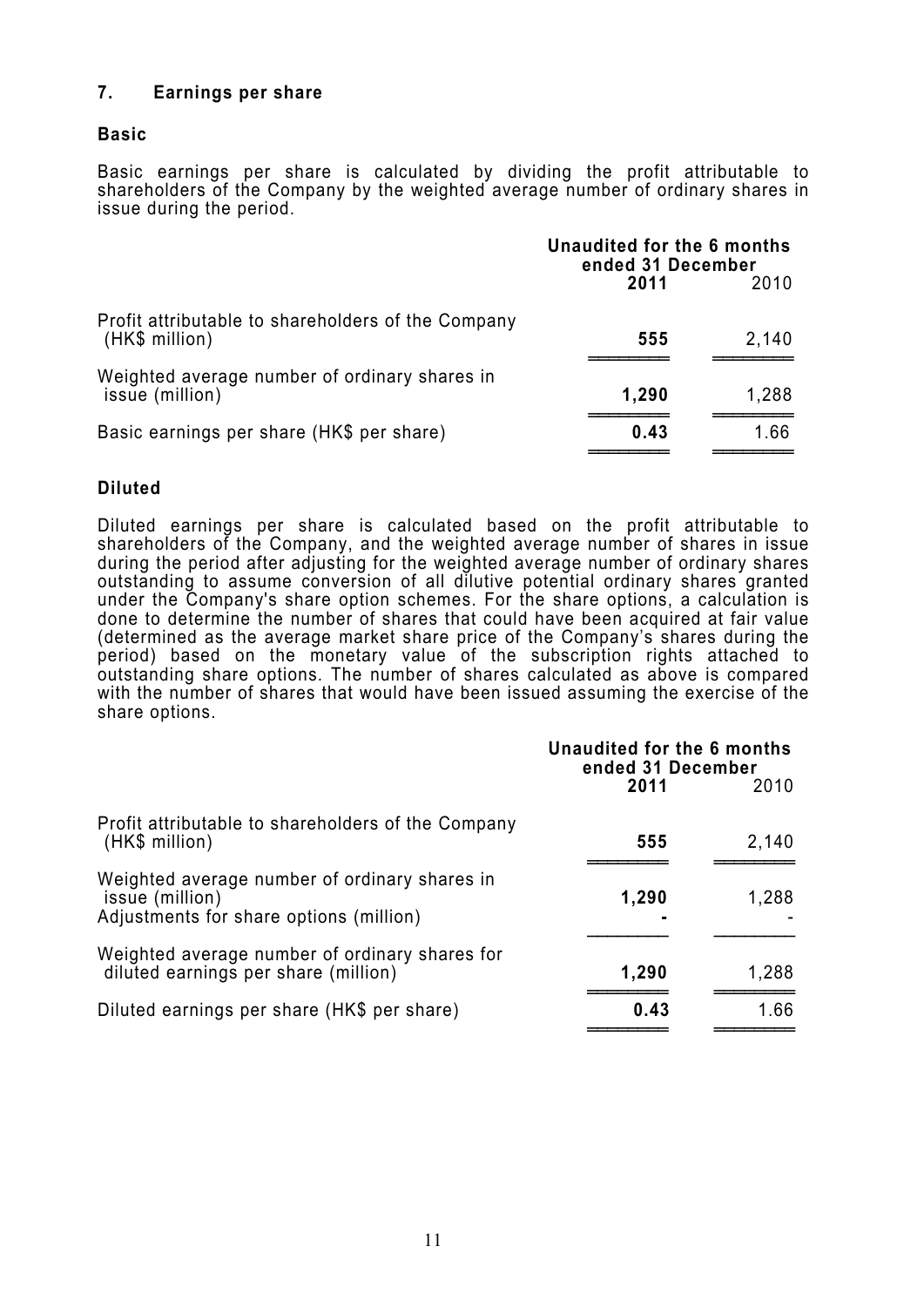### **8. Property, plant and equipment**

|                                                                                                                                        | <b>Unaudited</b><br>HK\$ million             |
|----------------------------------------------------------------------------------------------------------------------------------------|----------------------------------------------|
| Balance at 1 July 2011<br>Exchange translation<br>Additions<br><b>Disposals</b><br>Depreciation (note 3)<br>Impairment charge (note 3) | 4,415<br>(405)<br>499<br>(5)<br>(342)<br>(5) |
| <b>Balance at 31 December 2011</b>                                                                                                     | 4,157                                        |

#### **9. Debtors, deposits and prepayments**

Debtors, deposits and prepayments include trade debtors. The ageing analysis by due date of trade debtors net of provision for impairment is as follows:

|                                                           | <b>Unaudited</b><br>31 December<br>2011<br>HK\$ million | Audited<br>30 June<br>2011<br>HK\$ million |
|-----------------------------------------------------------|---------------------------------------------------------|--------------------------------------------|
| Current portions                                          | 2,014                                                   | 2,290                                      |
| $1-30$ days<br>31-60 days<br>$61-90$ days<br>Over 90 days | 241<br>141<br>79<br>424                                 | 269<br>130<br>68<br>344                    |
| Amount past due but not impaired                          | 885                                                     | 811                                        |
|                                                           | 2,899                                                   | 3,101                                      |

The Group's sales to retail customers are made in cash, bank transfer or by credit card. The Group also grants credit period, which is usually 30 to 60 days to certain wholesale and franchise customers.

At 31 December 2011, trade debtors of **HK\$94 million** (30 June 2011: nil) were pledged as security for the Group's short-term bank loans.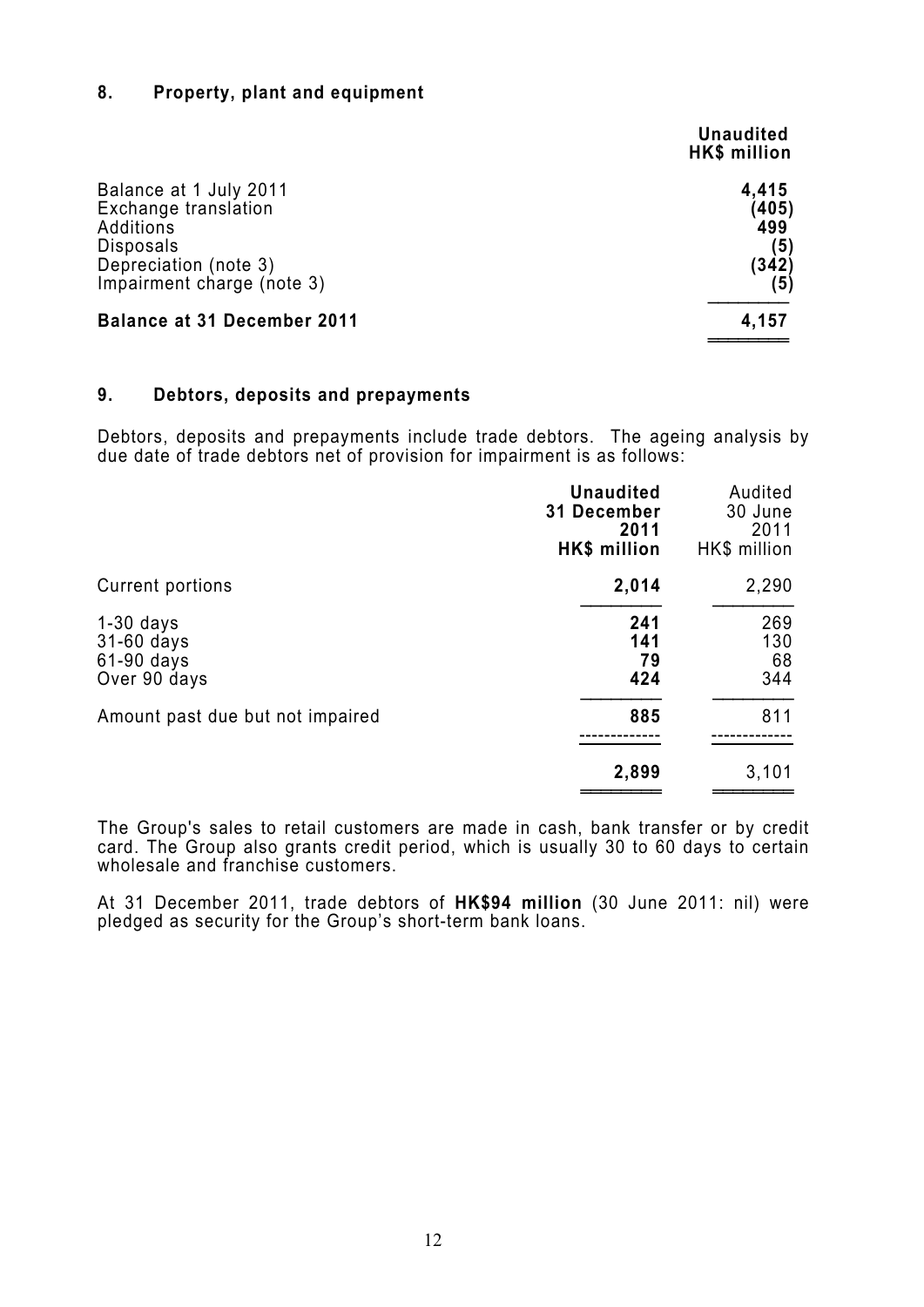### **10. Creditors and accrued charges**

Creditors and accrued charges include trade creditors and their ageing analysis is as follows:

|                                                           | <b>Unaudited</b><br><b>31 December</b><br>2011<br><b>HK\$</b> million | Audited<br>30 June<br>2011<br>HK\$ million |
|-----------------------------------------------------------|-----------------------------------------------------------------------|--------------------------------------------|
| $0-30$ days<br>$31-60$ days<br>61-90 days<br>Over 90 days | 805<br>11<br>5<br>1                                                   | 1,224<br>73<br>13<br>10                    |
|                                                           | 822                                                                   | 1,320                                      |

### **11. Provision for store closure**

Movements in provision for store closure are as follows:

|                                                                        | Unaudited for the 6 months  | ended 31 December    |
|------------------------------------------------------------------------|-----------------------------|----------------------|
|                                                                        | 2011<br><b>HK\$</b> million | 2010<br>HK\$ million |
| At beginning of period<br>(Unused amounts reversed)/underprovision for | 1,992                       | 434                  |
| prior years                                                            | (79)                        | 6                    |
| Amounts used during the period<br>Exchange differences                 | (125)<br>(88)               | (42)                 |
| At end of period                                                       | 1,700                       | 409                  |

The provision was made in connection with the divestment of operations in North America and the store closure programs for Europe and Asia Pacific announced in the prior fiscal years.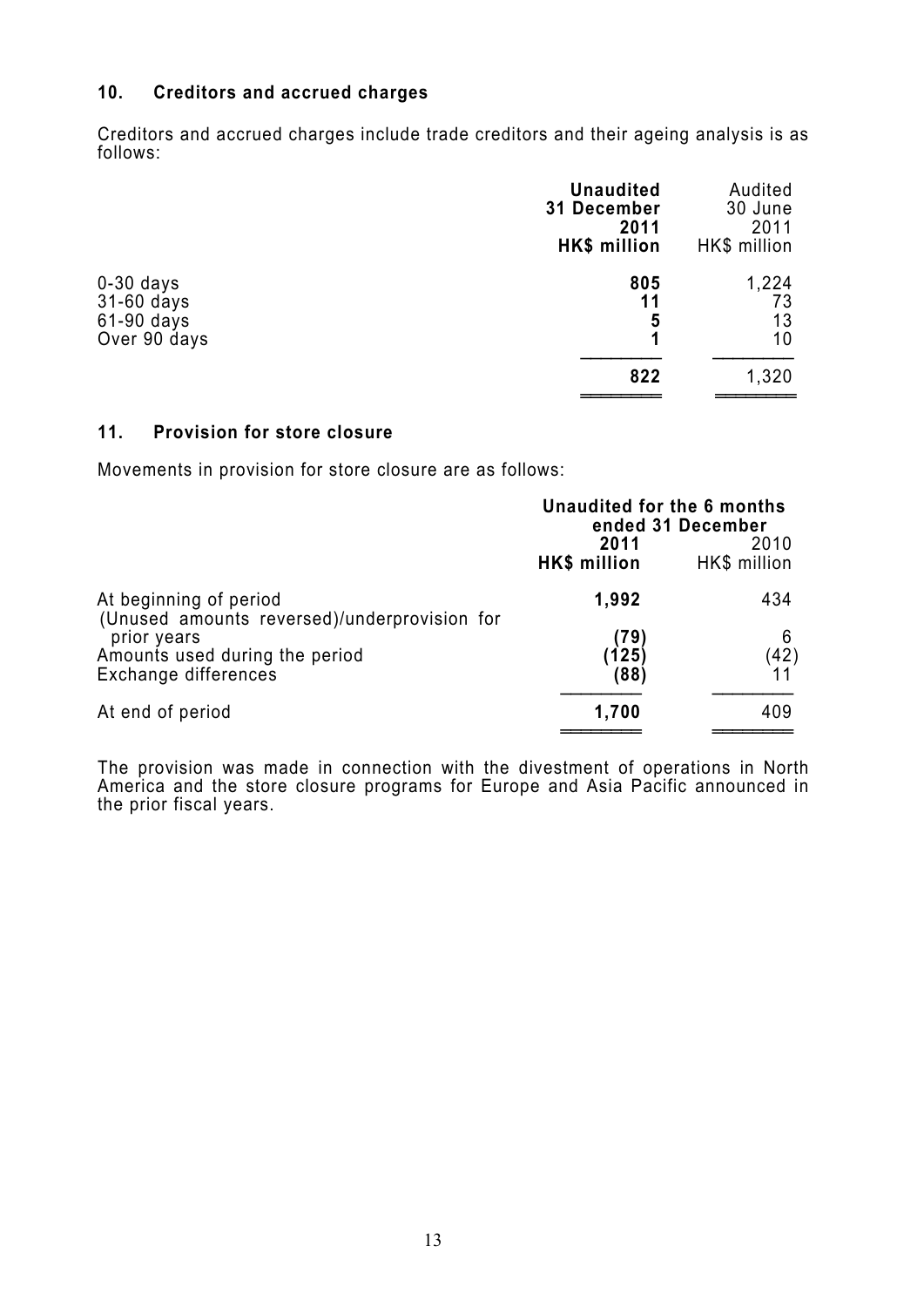### **12. Bank loans**

|                                                                                                                     | <b>Unaudited</b><br><b>31 December</b><br>2011<br>HK\$ million | Audited<br>30 June<br>2011<br>HK\$ million |
|---------------------------------------------------------------------------------------------------------------------|----------------------------------------------------------------|--------------------------------------------|
| Secured short-term bank loans<br>Unsecured short-term bank loans<br>Unsecured long-term bank loans repayable within | 89<br>184                                                      |                                            |
| one year                                                                                                            | 520                                                            | 520                                        |
| Unsecured long-term bank loans repayable                                                                            | 793                                                            | 520                                        |
| between one and two years<br>Unsecured long-term bank loans repayable                                               | 520                                                            | 520                                        |
| between two and five years                                                                                          | 1,040                                                          | 1,040                                      |
|                                                                                                                     | 2,353                                                          | 2,080                                      |
|                                                                                                                     |                                                                |                                            |

## **13. Share capital**

|                                                            | <b>Unaudited</b><br>31 December<br>2011<br>HK\$ million          | Audited<br>30 June<br>2011<br>HK\$ million     |
|------------------------------------------------------------|------------------------------------------------------------------|------------------------------------------------|
| <b>Authorised</b><br>2,000,000,000 shares of HK\$0.10 each | 200                                                              | 200                                            |
|                                                            | Number of shares of<br><b>HK\$0.10</b><br>each<br><b>Million</b> | <b>Nominal</b><br>value<br><b>HK\$</b> million |
| <b>Issued and fully paid</b>                               |                                                                  |                                                |
| Balance at 31 December 2011<br>and<br>1 July 2011          | 1,290                                                            | 129                                            |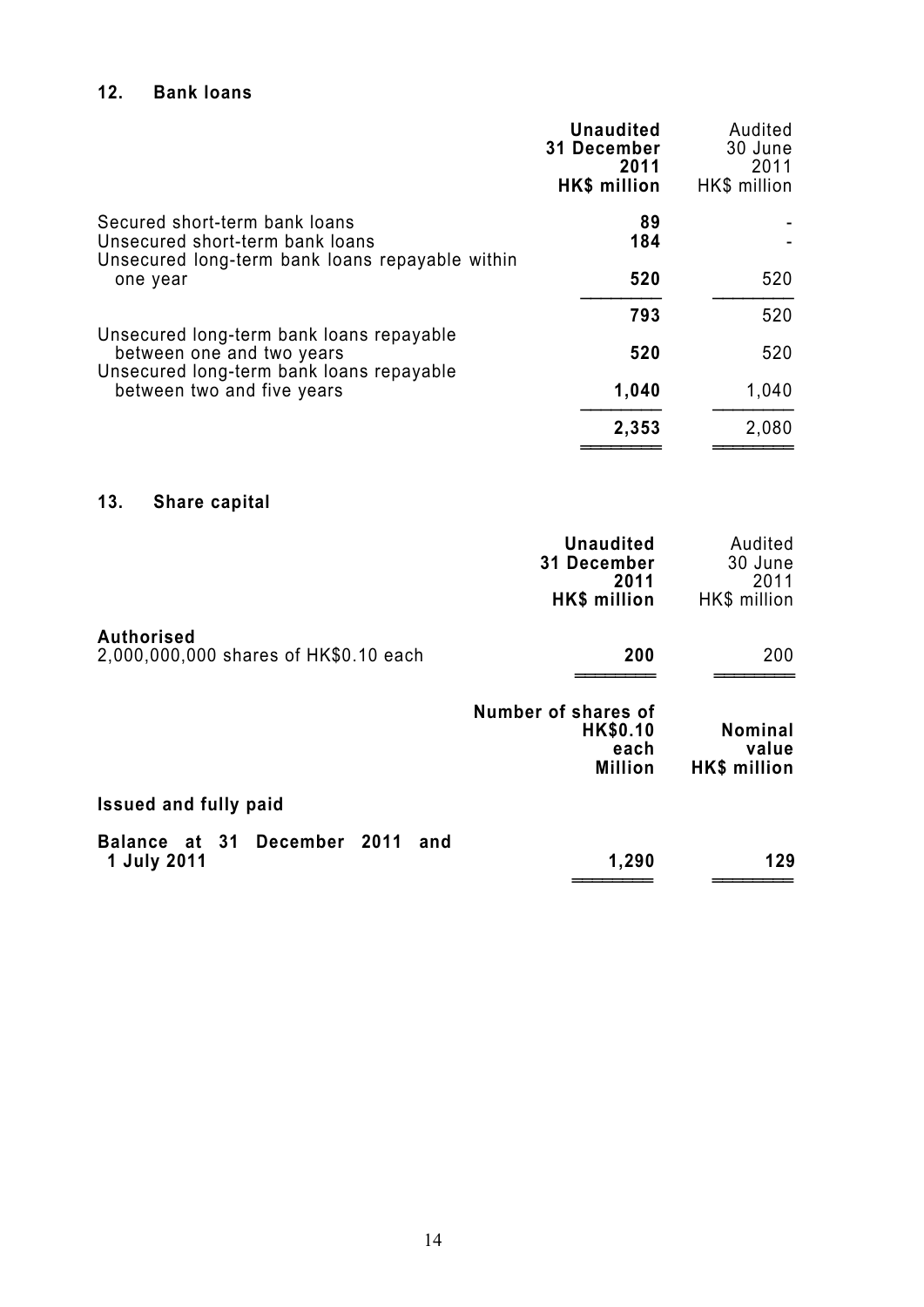### **MANAGEMENT DISCUSSION AND ANALYSIS**

### *Transformation Plan 2014/15 on track*

On 15 September 2011, we announced our Transformation Plan 2014/15 to re-establish Esprit as a leading fashion brand and to restore long-term, sustainable profitability. Since then, we have made a successful start with our plans to transform the Group's business and we are pleased and confident with the progress made so far. For the first half of the financial year, the results were within the projected range, despite the continued difficult conditions that dominate the current economic climate. In addition, the sourcing cost inflation materializing in the first half of this fiscal year as well as the warm weather conditions in the second quarter had a negative impact on the gross margin. During the period, the Group reported turnover of HK\$16.7 billion representing 5.6% year-on-year decline, in line with the plan of 3% to 5% year-on-year decline. Operating profit margin was 4.7%, well above the planned full year operating margin of 1% to 2%.

### *Embarking on a transformation journey*

As soon as the Transformation Plan was announced, we discussed the Transformation Plan intensively with our wholesale customers, suppliers and employees around the world. Their responses have been very positive and supportive. On 22 November 2011, we held an Investor Day at our headquarters in Ratingen, Germany. The purpose was to update our investors in more detail about the Transformation Plan 2014/15 and to offer them the opportunity to interact with the Executive Board of Management who are driving the implementation of the transformation process.

Given the broad scope of the Transformation Plan, we have structured the effort along few major topics coordinated through a central Project Management Office. These topics are further broken down into various work-streams with dedicated team leaders and designated teams led by experienced management to drive this process. In addition, a detailed list of key performance indicators is devised to allow close monitoring of the implementation progress and fine-tuning of measures if needed.

### *The new Esprit*

The starting point of the transformation process is the new Esprit brand direction. Based on in-depth consumer research and market segmentation, we have defined the positioning of the Esprit brand and the Esprit customer. Everything we do, we do for her. By doing so, we have become more customer focused than ever before. In addition to continuous enhancement of our product offerings targeting our customer segment, we are also putting more emphasis on providing an inspirational shopping environment as part of the overall brand experience.

We have adopted high profile brand strategies to communicate to our customers and to increase their consideration levels in our key markets further. Our investment in brand communication was focused on the core markets of Germany, France, Benelux and China. Consumer feedback shows that the new brand and marketing strategy are going in the right direction. Consumers are putting us back on their shopping lists, which is the first step needed before seeing improvements in traffic, sales and loyalty.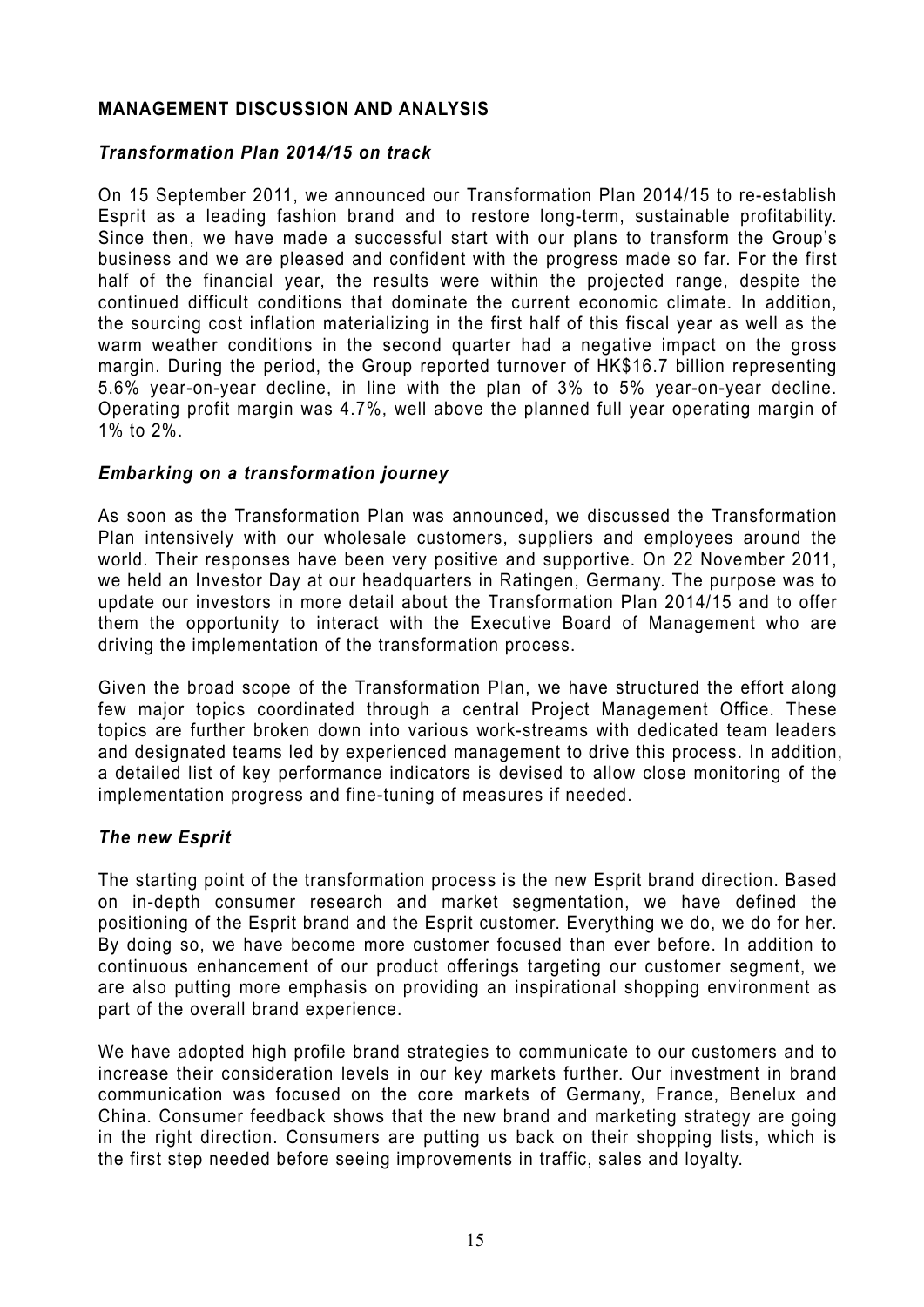Our first efforts in adopting the new branding strategy have been rewarded by very encouraging results. The campaign featuring internationally renowned model Gisele Bündchen, presented our new brand direction and themes for Fall/Winter 2011 and ran from September to December 2011. The campaign was exposed in leading fashion magazines and high profile, outdoor city locations. Results showed a significant improvement in consumer consideration of Esprit. In Germany, consideration increased 9% points to 59%, and in China, it increased even 19% points to 49%. Esprit will continue its successful cooperation with Gisele Bündchen for the presentation of Spring/Summer 2012 collections.

The collections and styles shown in the campaign are in line with the new brand direction and are more fashionable, stylish and feminine as well as offering outstanding value for money. It is encouraging to see that these styles on average had a significantly higher sell through than the regular collections. This underlines that the new brand and product direction of offering more fashionable collections with outstanding value for money is appreciated by our customers.

As part of our efforts to sharpen the Esprit brand, we are also streamlining our license portfolio. Going forward, the emphasis will be on licensing activities that can add value to the Esprit brand. In addition, the marketing communication of these licensed products will become better aligned with Esprit's global brand direction. The most prominent example was the introduction of the new fragrance, "Urban Nature", in October 2011, which was promoted by a strong campaign across various media channels.

### *Esprit is a strong brand*

While we have stated, we need to strengthen the core values and profile of the Esprit brand, some have interpreted this as the brand being weak. This is not the case. The brand is still very strong, liked and trusted, most noticeably in our core markets in Europe and China. Recent studies have confirmed this. In Germany, Esprit was rated as by far the most favorite brand amongst women according to the survey "GMK Markenbefragung, June 2011". In addition, consumers ranked Esprit number 1 of all apparel companies in Germany in the OC&C Proposition Index 2011, which analyzed the performances of leading retailers on the basis of an international consumer survey.

### *Creating inspiring and fashionable collections*

In order to ensure brand consistency and product development efficiency as outlined in the Transformation Plan, all product, design and licensing activities have been pulled together. To lead this new role, Melody Harris-Jensbach has been appointed as Chief Product & Design Officer and she has been on board since 9 January 2012. Being a graduate of Parsons School of Design in New York, Melody has over 20 years of industry experience and is widely recognized for her outstanding, international expertise and track record in the fields of products, design and licensing in the fashion and lifestyle industry. Melody held various senior management positions within Esprit from 1998 until 2007. Between 2008 and 2011, she was the Deputy CEO and Chief Product Officer of Puma AG. Since January 2012, she is responsible for Esprit's product, design and licensing strategy.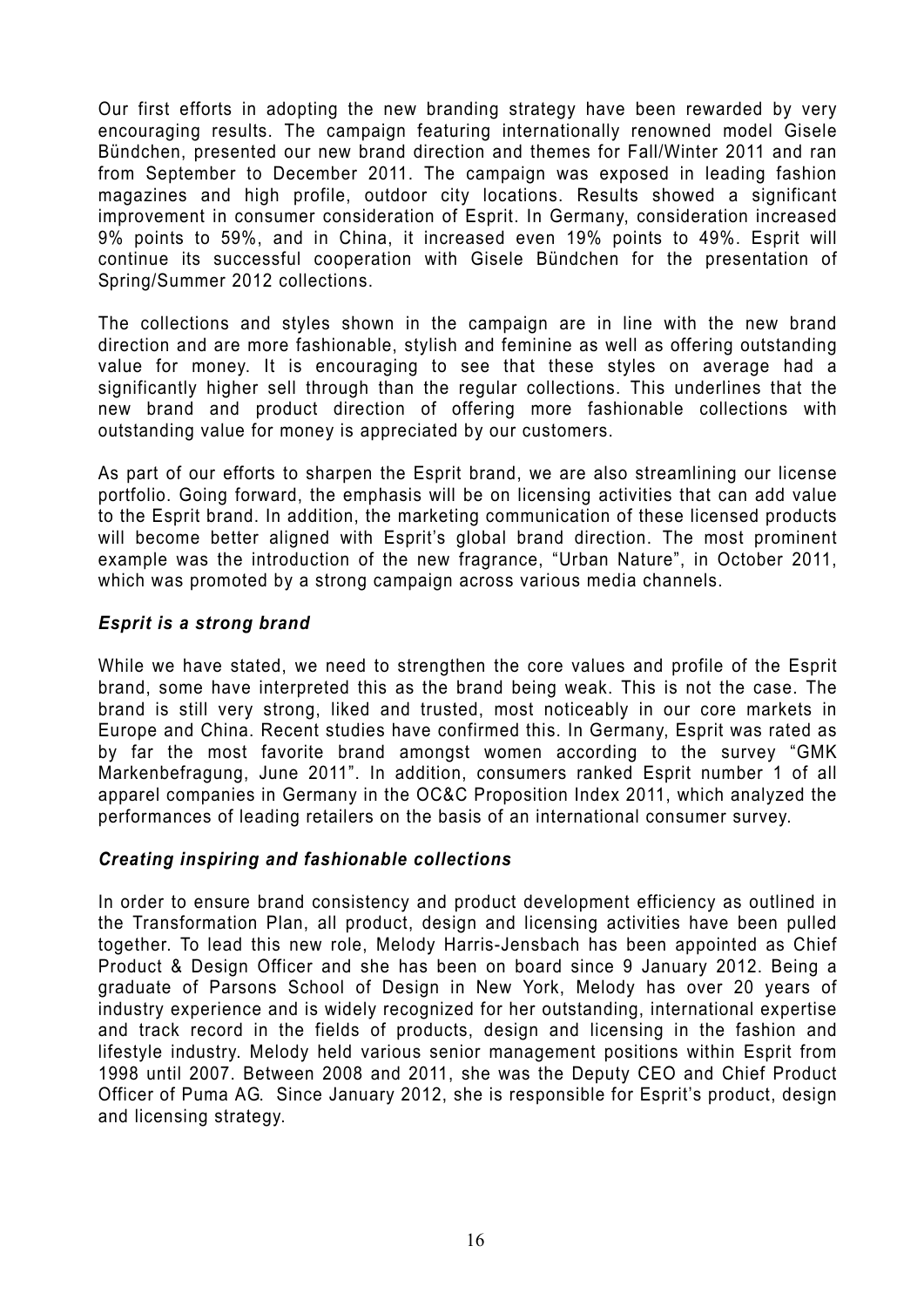The RCA winning collections, which were introduced in Autumn 2011, were our latest efforts to create more feminine and fashionable products. Esprit approached the Royal College of Art with the idea to launch a two-year design collaboration to create a capsule collection, incorporating sustainable fashion design, with 22 of this year's graduates. Three students from the competition were chosen as winners and their designs were re-worked by Esprit's in-house design team to hit the shop-floor.

In addition, to demonstrate our continued commitment to being a socially and environmentally responsible brand, we created the Gostwyck collection as the result of a partnership between Esprit and the Gostwyck sheep farm in New South Wales, Australia. Made from the farm's finest Merino wool, it is part of a limited collection of ultra soft clothing products. The collaboration marks the culmination of Esprit's search for an ecologically friendly wool producer. This also makes Esprit the first major retailer to develop a relationship with a Merino wool producer that requires environmental and ecological sustainable practices as well as ethical animal treatment.

To further enhance our product design, we launched the new Trend division, the China design centre as well as the new Denim division in the first half of the financial year. The Trend division has started its operation and is expected to have its first product delivery in September 2012. The China design centre has delivered its first concepts already. New product designs are expected to be showcased in our product offering in August 2012. In the newly launched Denim division, new fits are already being included into our denim lines, and the first styles will be in store in December 2012. In order to create the perfect wardrobe for our customers, all product, design and licensing activities have been grouped together.

On the other hand, we have started the implementation of a new collection calendar that matches collection creation frequency with consumer needs. The six-season calendar with 12 deliveries ensures a continual flow of products throughout the season. The constant flow of up-to-date collections will ensure the right level of fashionability to our end consumer. With this new calendar, there will be a stronger collaboration between the design teams to ensure an Esprit product DNA and handwriting. Additionally the new calendar will strengthen the alignment between product launch and go to market strategy.

While we are making our products and collections more fashionable, product quality remains our top priority, as this is what our customers like from Esprit and expect from us. To cope with cost inflationary pressures without lifting prices or sacrificing quality, we are accelerating our sourcing strategy and its implementation is currently ahead of plan. The Never-Out-Of-Stock ("NOOS") service centre has been launched to further optimize availability and inventory of NOOS offering. In addition, new sourcing offices in Indonesia and India are in the process of being set up and will be opened in the second and fourth quarters of year 2012 respectively to realize further potential. Our new European distribution centre is under construction, and this will streamline our supply chain processes. It is on schedule to open mid 2012.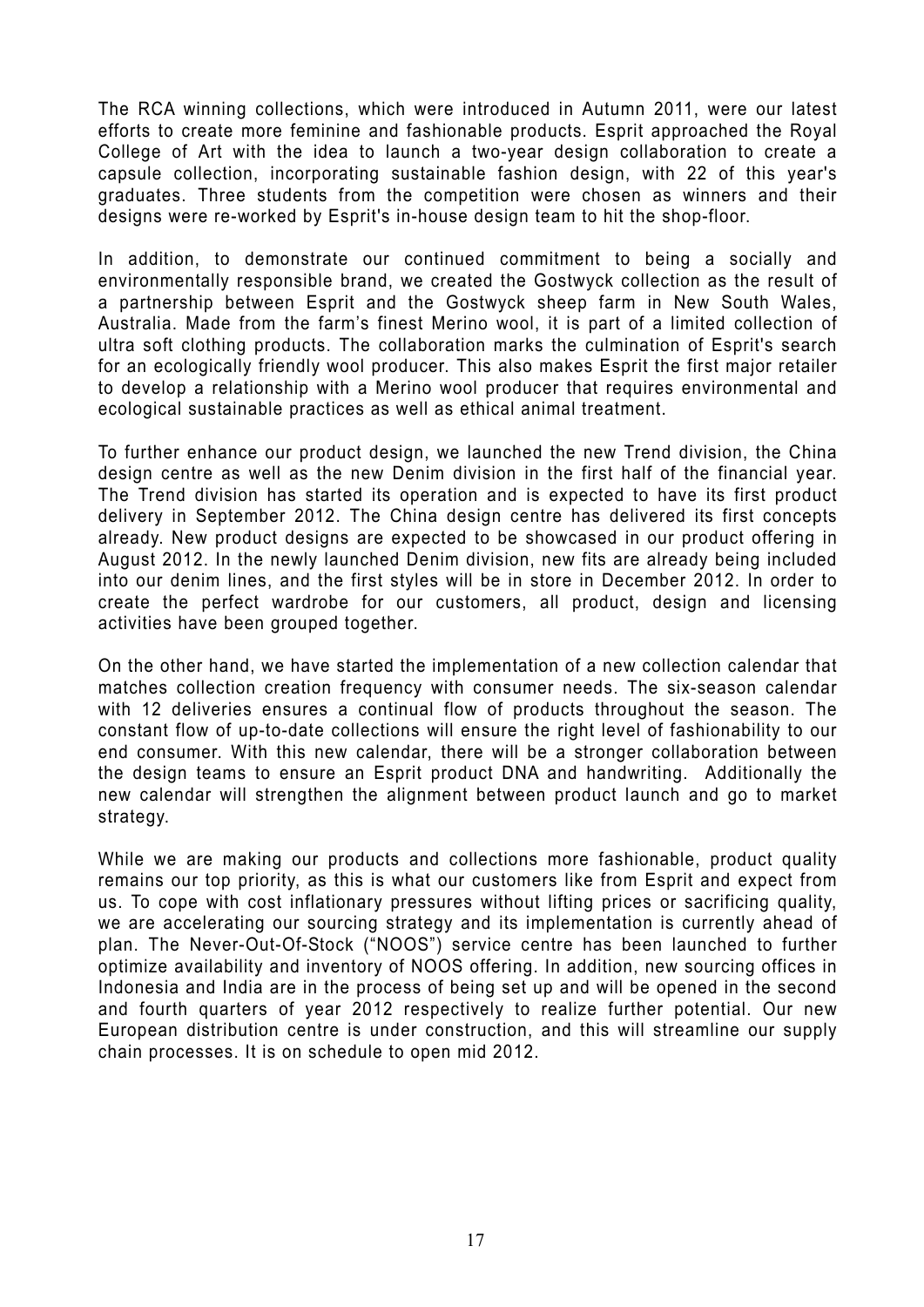### *New pilot store opened in Cologne*

As part of our new brand direction, we are upgrading our shopping experience by making our stores more inspirational for our customers. We have launched the Lighthouse Project to assist us in identifying a new retail store concept that matches the new brand vision. In the project, three world class architectural teams developed three different new store concepts based on the same brand brief. Design and product presentation are geared towards the lifestyle and self-image of Esprit's target customers – modern, confident, fashionable women – while reflecting the company's heritage of a Californian lifestyle and sustainability. Learning from these new store concepts will form the basis for the refurbishment and opening of new retail stores in future. In November 2011, the first new store concept was successfully launched in Cologne and it represents an important step towards our future goals. Comments and reviews from customers and market have been very positive. It has drawn much market attention and is delivering higher traffic, gross profit margin and average price per transaction. Year-on-year traffic in the store has increased by 25% since re-opening, while year-on-year growth of average price per transaction has increased by 54%. Its gross profit margin was 10% points higher than other stores.

Based on these positive results, we have decided to accelerate the test. Learning from the Cologne store will be translated into the refurbishment of 14 stores in key locations in the second half of FY11/12. In addition, the new, successful visual and merchandise management of the Cologne store will be rolled out into a bigger group of controlled test stores. Next to this, two other new store concepts are being developed and tested in Antwerp in April 2012 and Düsseldorf in July 2012.

Lacking suitable store locations amid rising property and rental prices caused a slight delay in some of our new store openings in the first half of the financial year. Nevertheless, 60 new directly managed retail stores were opened with a retail selling space of over 16,000  $m^2$ , bringing our retail space growth in line with our plan.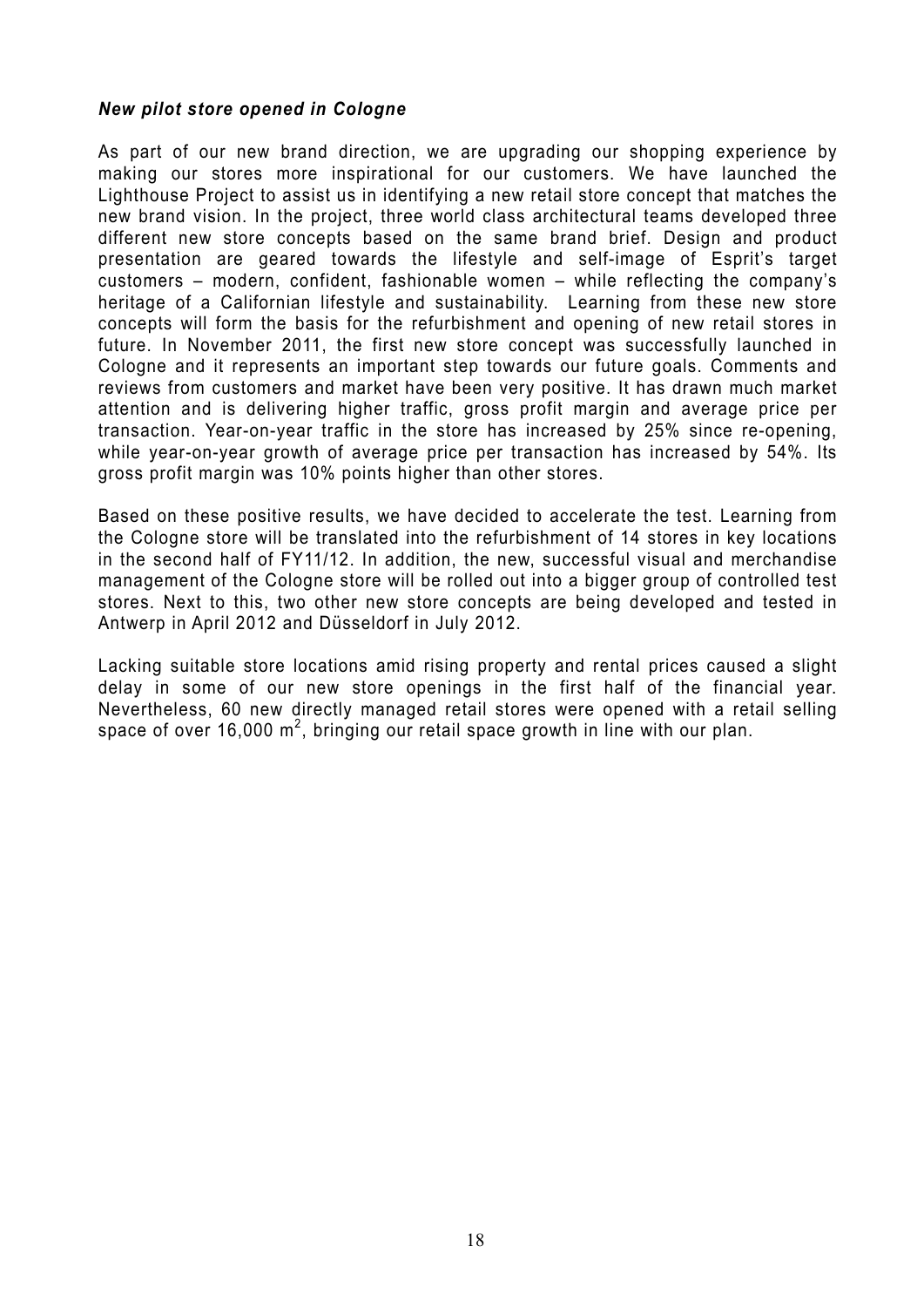### **Directly Managed Retail Stores by Countries**

|                                            |                |                         |                  |               |                | As at 31 December 2011 |
|--------------------------------------------|----------------|-------------------------|------------------|---------------|----------------|------------------------|
|                                            |                | Net opened              | <b>Net sales</b> | Change in net | No. of comp    | Comp-store             |
| <b>Countries</b>                           | No. of stores  | stores*                 | area $m2$        | sales area*   | <b>stores</b>  | sales growth           |
| <b>Europe</b>                              | 350            | $\overline{7}$          | 213,702          | 2.4%          | 268            | $-4.8%$                |
| Germany**                                  | 157            | 3                       | 118,734          | 1.9%          | 121            | $-4.1%$                |
| Netherlands                                | 50             |                         | 19,927           | 5.4%          | 35             | $-10.3%$               |
| Switzerland                                | 39             |                         | 17,432           | 0.8%          | 31             | $-6.5%$                |
| France                                     | 31             |                         | 15,914           | 0.7%          | 29             | $-5.1%$                |
| Belgium                                    | 25             | $\overline{2}$          | 16,628           | 1.5%          | 20             | $-5.0%$                |
| United Kingdom                             | 23             | 1                       | 4,581            | 24.1%         | 13             | 5.3%                   |
| Austria                                    | 15             |                         | 14,353           |               | 12             | $-5.2%$                |
| Finland                                    | 6              | 1                       | 4,459            | 9.5%          | 3              | $-6.4%$                |
| Luxembourg                                 | 2              |                         | 1,149            |               | $\overline{c}$ | $-1.8%$                |
| Ireland                                    | $\overline{2}$ |                         | 525              |               | $\overline{2}$ | 0.4%                   |
| <b>Asia Pacific</b>                        | 637            | 22                      | 112,187          | 3.1%          | 282            | $-3.6%$                |
| China                                      | 314            | 14                      | 52,488           | 4.1%          | 95             | 0.4%                   |
| Australia                                  | 147            | (1)                     | 18,287           | $-4.5%$       | 86             | $-9.6%$                |
| Taiwan                                     | 92             | 6                       | 8,976            | 8.2%          | 56             | $-3.5%$                |
| Malaysia                                   | 31             | $\overline{\mathbf{c}}$ | 10,693           | 19.3%         | 14             | 7.2%                   |
| Singapore                                  | 22             | $\mathbf{1}$            | 8,751            | 4.0%          | 15             | $-10.6%$               |
| Hong Kong                                  | 16             |                         | 8,491            | $-5.8%$       | 8              | 1.1%                   |
| New Zealand                                | 12             |                         | 2,827            |               | $\overline{7}$ | $-9.6%$                |
| Macau                                      | 3              |                         | 1,674            |               |                | $-6.3%$                |
| <b>North America</b>                       | 90             | $\mathbf{1}$            | 31,365           | 0.8%          | n.a.           | n.a.                   |
| Canada##                                   | 45             | (1)                     | 15,582           | $-2.3%$       | n.a.           | n.a.                   |
| United States##                            | 45             | 2                       | 15,783           | 4.0%          | n.a.           | n.a.                   |
| <b>Subtotal</b>                            | 1,077          | 30                      | 357,254          | 2.5%          | 550            | $-4.6%$                |
| Store closure program FY09/10^             | 13             | (1)                     | 7,337            | $-6.6%$       | n.a.           | n.a.                   |
| Store closure program FY10/11 <sup>#</sup> | 78             | (2)                     | 38,549           | $-3.3%$       | n.a.           | n.a.                   |
| Total                                      | 1,168          | 27                      | 403,140          | 1.7%          | 550            | $-4.6%$                |

n.a. Not applicable

\* Net change from 30 June 2011

\*\* All e-shops within Europe are shown as 1 comparable store in Germany

^ 1 out of the 33 stores included under the store closure program FY09/10 was closed during the six

months ended 31 December 2011<br>2 out of the 80 stores included under the store closure program FY10/11 were closed during the six months ended 31 December 2011

All directly managed retail stores in Canada and the United States and the e-shop in the United States are considered non-comparable stores as a result of management decision to divest the operations in North America

### *A new approach for our wholesale business*

In the wholesale segment, Esprit has stepped up its efforts to support its strong and committed partners. Our wholesale team has conducted road shows to communicate the Transformation Plan with our wholesale customers and we received very positive feedback. Building on this good start, ongoing meetings will be established with wholesale customers to ensure that our business partners align with our business strategy and initiatives outlined by the Transformation Plan. To facilitate efficient and effective implementation of the wholesale initiatives as outlined in the Transformation Plan, we have prioritised accounts by reviewing all European accounts country by country and account by account. About 650 accounts responsible for a major part of our wholesale business are selected as key partners with highest growth potential and strong strategic fit. We have tailored support packages, i.e. refurbishment and expansion support, tactical returns and margin invest, in exchange for growth commitment. Our negotiations with key partners have started and are going well. Due to the nature of the pre-order business, the results will not become visible before the next financial year.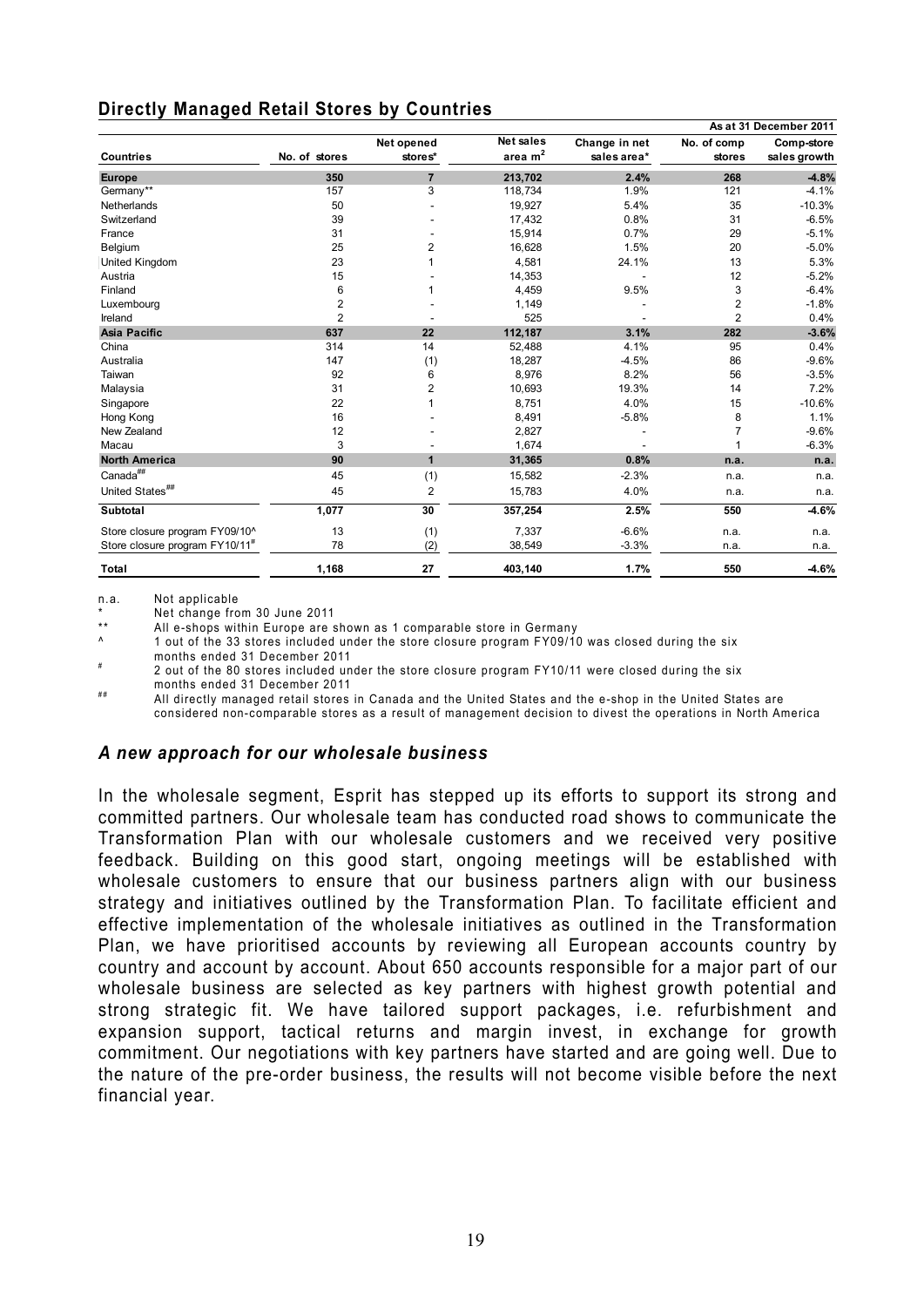As part of the Transformation Plan and in response to the current challenging trading environment, we are supporting our wholesale customers to refurbish their sale spaces. This involves the refurbishment of over 50 POS (approximately one-third in China) of key strategic partners based on the successful new store concept in Cologne. This will ensure consistency of the shopping environment between retail and wholesale POS. In FY11/12, we plan to refurbish over 50,000  $m^2$  controlled wholesale space (approximately 10% of controlled wholesale space of franchise stores / shop-in-stores). In addition, to ensure consistent brand message, around 10 showrooms will also be refurbished in Europe and Asia. We expect the majority of this investment to be deployed in the second half of the financial year.

As well as this support program, we have also started to rationalize our customer base by eliminating non-productive POS. This clearly had a negative impact on the wholesale space and sales, but is necessary to strengthen our wholesale channel and brand longterm.

We have been actively developing wholesale business in places where we are still under represented, such as countries in Asia and Latin America, to compensate for the slower growth in mature markets. This strategy has led to robust wholesale turnover growth in Thailand, Philippines, Indonesia, Chile and Columbia which grew 31.2%, 55.6%, 16.7%, 59.9% and 12.0% year-on-year respectively for the six months ended 31 December 2011.

During the six months ended 31 December 2011, our controlled wholesale space was affected by active rationalization of wholesale space and limited bank credit for franchise partners. The overall total controlled wholesale space fell by 3.9% to 675,156  $m^2$ as at 31 December 2011 (30 June 2011: 702,803  $m^2$ ). The majority of the closures of franchise stores were due to expiry of leases and closure of non-productive POS.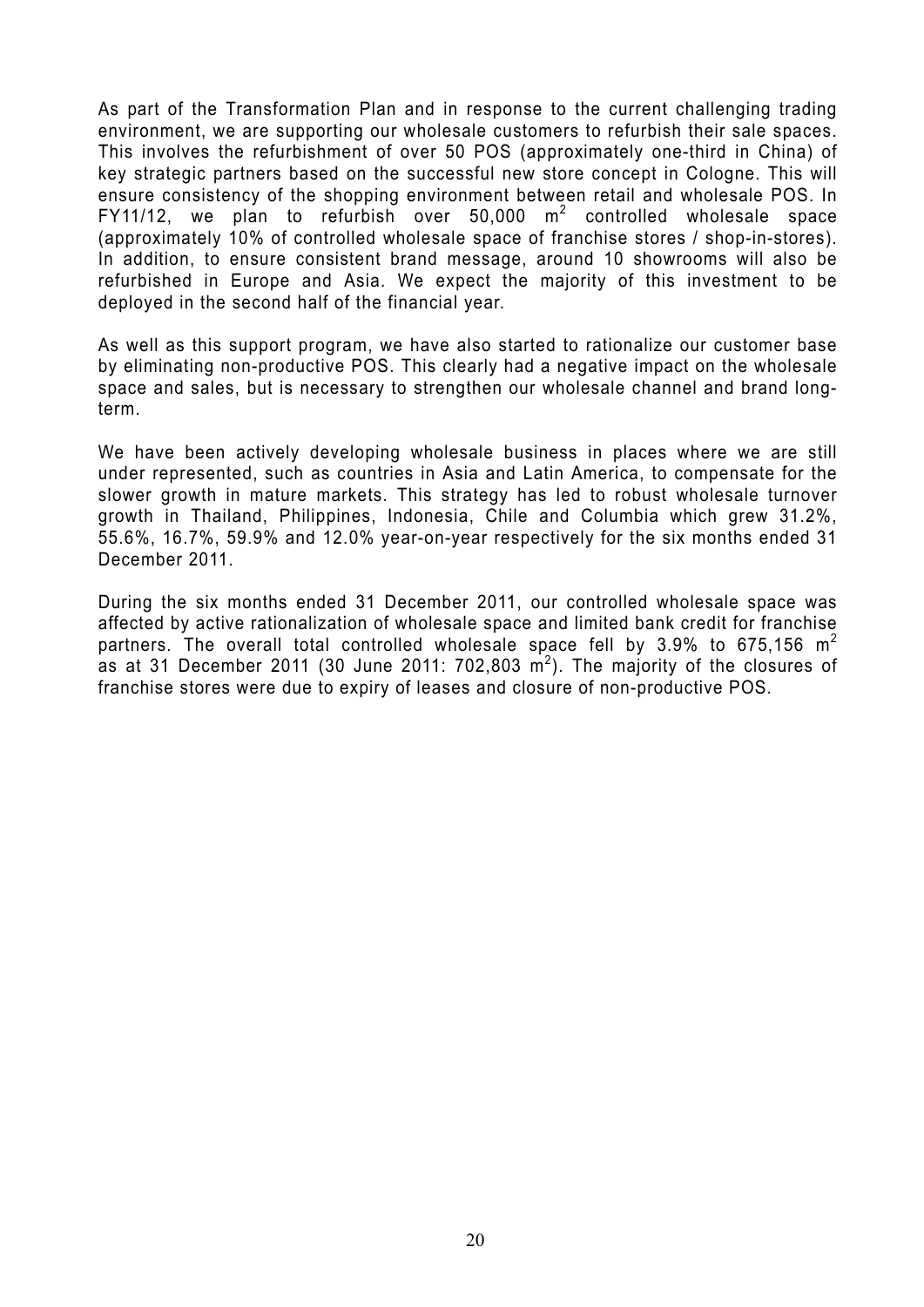|                     |        |                     |                    |                                     |                                                            |                         |                                 |                            |        |                            |                                                                                                                             |                                                                                                                                                                                                                                                                                                     |                 |                                 | As at 31 December 2011       |                                               |
|---------------------|--------|---------------------|--------------------|-------------------------------------|------------------------------------------------------------|-------------------------|---------------------------------|----------------------------|--------|----------------------------|-----------------------------------------------------------------------------------------------------------------------------|-----------------------------------------------------------------------------------------------------------------------------------------------------------------------------------------------------------------------------------------------------------------------------------------------------|-----------------|---------------------------------|------------------------------|-----------------------------------------------|
|                     |        |                     | Franchise stores** |                                     |                                                            |                         | Shop-in-stores**                |                            |        |                            | Identity corners**                                                                                                          |                                                                                                                                                                                                                                                                                                     |                 |                                 | Total**                      |                                               |
|                     |        |                     |                    | ğ                                   |                                                            |                         |                                 | ğ                          |        |                            |                                                                                                                             | ĕ                                                                                                                                                                                                                                                                                                   |                 |                                 |                              | ă                                             |
|                     |        |                     |                    | change in                           |                                                            |                         |                                 | change in                  |        |                            |                                                                                                                             | change in                                                                                                                                                                                                                                                                                           |                 |                                 |                              | change in                                     |
|                     | No. of | Net sales           | Net opened         | net sales                           | ৳<br>ġ                                                     | Net sales               | Net opened                      | net sales                  | No. of | Net sales                  | Net opened                                                                                                                  | net sales                                                                                                                                                                                                                                                                                           | No. of          | Net sales                       | Net opened                   | net sales                                     |
| Countries           | stores | area m <sup>2</sup> | stores*            | area*                               | stores                                                     | area $m2$               | stores*                         | area*                      | stores | area m $^{2}$              | stores*                                                                                                                     | area*                                                                                                                                                                                                                                                                                               | stores          | area m $^{2}$                   | stores*                      | area*                                         |
| Esprit Europe       | 1,061  | 263,801             | (47)               | $-5.3%$                             |                                                            | 181,723                 | (100)                           |                            | 4,350  |                            |                                                                                                                             |                                                                                                                                                                                                                                                                                                     | 10,151          |                                 |                              |                                               |
| Germany****         | 396    | 106,808             | ලි                 | $-9.6\%$                            | $4,842$<br>$6,642$<br>$6,76$<br>$6,76$<br>$6,76$<br>$6,76$ | 145,965                 | E)                              | $4.5%$<br>$4.5%$<br>$1.5%$ | 2,372  | 95,250<br>45,360<br>16,384 | $(231)$<br>$(231)$<br>$(25)$                                                                                                | $-7.4%$<br>$-10.9%$<br>$-3.3%$                                                                                                                                                                                                                                                                      | 6,410           | 540, 774<br>298, 133<br>74, 798 | $\frac{4}{33}$               |                                               |
| Benelux             | ভূ     | 51,434              | €                  | $-1.6%$                             |                                                            | 6,980                   | 4                               |                            | 63     |                            |                                                                                                                             |                                                                                                                                                                                                                                                                                                     | 964             |                                 |                              |                                               |
| France              | έē     | 34,019              | (13)               | 4.6%                                |                                                            | 9,021                   | ම                               | 13.2%                      | త్ల శ  | 9,047                      | (39)                                                                                                                        | $\begin{array}{l} 7.188 \\ 7.688 \\ 7.788 \\ 8.488 \\ 1.198 \\ 1.688 \\ 1.788 \\ 1.688 \\ 1.788 \\ 1.688 \\ 1.698 \\ 1.788 \\ 1.788 \\ 1.788 \\ 1.788 \\ 1.788 \\ 1.788 \\ 1.788 \\ 1.788 \\ 1.788 \\ 1.788 \\ 1.788 \\ 1.788 \\ 1.788 \\ 1.788 \\ 1.788 \\ 1.788 \\ 1.788 \\ 1.788 \\ 1.788 \\ 1.$ | 903             | 52,087                          | 95558                        |                                               |
| Sweden              |        | 24,640              | න                  | $0.2%$<br>$-2.4%$                   |                                                            | $\theta$                |                                 |                            |        | 1,992                      |                                                                                                                             |                                                                                                                                                                                                                                                                                                     | 177             | 26,672                          |                              |                                               |
| Austria             | ౙ      | 14,436              |                    |                                     | 116                                                        | 3,979                   | 5                               | 5.8%                       |        |                            |                                                                                                                             |                                                                                                                                                                                                                                                                                                     | 308             | 21,341                          |                              |                                               |
| taly                | क्ष    | 9,503               |                    |                                     |                                                            |                         |                                 |                            |        |                            |                                                                                                                             |                                                                                                                                                                                                                                                                                                     |                 | 15,939                          |                              |                                               |
| Switzerland         | 4      | 8,109               |                    | $28%$<br>$7.5%$<br>$7.3%$<br>$9.3%$ | 8\$8                                                       | 1,674<br>2,646<br>4,721 | $\alpha$ $\overline{\alpha}$ is | $1.9%$<br>$5.5%$<br>$5.5%$ | 288725 | 2,928<br>4,762<br>1,252    | $\widehat{\sigma}$ . $\widehat{\sigma}$ . $\widehat{\sigma}$ . $\widehat{\sigma}$ . $\widehat{\sigma}$ . $\widehat{\sigma}$ |                                                                                                                                                                                                                                                                                                     | <b>SP 38</b>    | 12,007<br>19,875                |                              |                                               |
| Finland             | 24     | 6,710               | Z                  |                                     |                                                            |                         |                                 |                            |        | 8,444                      |                                                                                                                             |                                                                                                                                                                                                                                                                                                     |                 |                                 |                              |                                               |
| Denmark             | 17     | 4,161               |                    |                                     | ო                                                          | 8                       | $\widehat{f}$                   | -58.9%                     |        | 2,613                      |                                                                                                                             |                                                                                                                                                                                                                                                                                                     | $\frac{5}{28}$  | 6,860                           |                              |                                               |
| Spain <sup>^</sup>  |        | 2,003               | Q                  | $-24.3%$<br>$-21.0%$<br>$-14.2%$    | 209                                                        | 5,706                   | $\frac{1}{2}$                   | 2.1%                       |        | 454<br>1,708               |                                                                                                                             |                                                                                                                                                                                                                                                                                                     |                 | 8,163<br>2,719                  | මසි£ිම                       |                                               |
| United Kingdom      |        | 589                 |                    |                                     |                                                            | 422                     | Ξ                               | 49.9%                      | జ      |                            |                                                                                                                             | $-1.7%$                                                                                                                                                                                                                                                                                             | 88              |                                 | $\widetilde{f}$              |                                               |
| Portugal^           |        | 569                 |                    |                                     |                                                            |                         |                                 |                            |        | 85                         |                                                                                                                             | $70.0\%$                                                                                                                                                                                                                                                                                            |                 | 654                             | $\mathbf{\Omega}$            | $-8.3%$                                       |
| Vorway              |        | 445                 |                    |                                     |                                                            |                         |                                 |                            |        | င္ဟ                        |                                                                                                                             |                                                                                                                                                                                                                                                                                                     |                 | 495                             |                              |                                               |
| Ireland             |        | 375                 | E                  | $-32.9%$                            |                                                            | 483                     | ම                               | $-21.7%$                   |        | 173                        |                                                                                                                             | 6.1%                                                                                                                                                                                                                                                                                                | $\overline{24}$ | 1,031                           | න                            | $-23.0%$                                      |
| Esprit Asia Pacific | 1,034  | 130,682             | 30                 |                                     | <b>136</b>                                                 | 3,700                   |                                 | 3.0%                       |        |                            |                                                                                                                             |                                                                                                                                                                                                                                                                                                     | 1,170           | 134,382                         | रू                           |                                               |
| China               | 714    | 88,276              | Ν                  | 2.3%<br>0.6%                        |                                                            |                         |                                 |                            |        |                            |                                                                                                                             |                                                                                                                                                                                                                                                                                                     | 714             | 88,276                          | 2                            |                                               |
| The Middle East     | 4      | 12,068              | လြ ထ               | $-1.6%$                             |                                                            |                         |                                 |                            |        |                            |                                                                                                                             |                                                                                                                                                                                                                                                                                                     | 4               | 12,068                          |                              |                                               |
| India               | 3      | 7,302               |                    | $-7.7\%$                            |                                                            |                         |                                 |                            |        |                            |                                                                                                                             |                                                                                                                                                                                                                                                                                                     | 280             | 7,302                           | $\overline{\omega}$ ∞ $\sim$ |                                               |
| Thailand            | 88     | 6,265               |                    | 9.6%                                |                                                            |                         |                                 |                            |        |                            |                                                                                                                             |                                                                                                                                                                                                                                                                                                     |                 | 6,265                           |                              | $2.588888888$<br>0.6%<br>0.6%<br>0.6%<br>0.6% |
| Philippines         | 7      | 2,512               |                    | 4.5%                                |                                                            |                         |                                 |                            |        |                            |                                                                                                                             |                                                                                                                                                                                                                                                                                                     | 588             | 2,512                           | Ξ                            |                                               |
| Australia           |        |                     |                    |                                     | 55<br>87                                                   | 1,938                   |                                 |                            |        |                            |                                                                                                                             |                                                                                                                                                                                                                                                                                                     |                 |                                 |                              |                                               |
| Others              | 107    | 14,259              | ಸ                  | 25.2%                               |                                                            |                         |                                 | 6.5%                       |        |                            |                                                                                                                             |                                                                                                                                                                                                                                                                                                     |                 | $1,938$<br>$16,021$             | ଧ୍ୟ                          | 22.9%                                         |
| Total               | 2,095  | 394,483             | (17)               | $-2.9%$                             | 4,876                                                      | 185,423                 | ඹි                              | 4.3%                       | 4,350  | 95,250                     | (267)                                                                                                                       | $-7.4%$                                                                                                                                                                                                                                                                                             | 11,321          | 675,156                         | (383)                        | $-3.9%$                                       |
|                     |        |                     |                    |                                     |                                                            |                         |                                 |                            |        |                            |                                                                                                                             |                                                                                                                                                                                                                                                                                                     |                 |                                 |                              |                                               |

**Wholesale Distribution Channel by Countries (controlled space only)**  Wholesale Distribution Channel by Countries (controlled space only)

Net change from 30 June 2011<br>Excludes Red Earth and salon \* Net change from 30 June 2011 

\*\* Excludes Red Earth and salon

 $\overline{a}$ 

\*\*\* Germany controlled space wholesale POS include controlled space wholesale POS in countries outside Germany, mainly Russia, Poland, Greece, Czech Germany controlled space wholesale POS include controlled space wholesale POS in countries outside Germany, mainly Russia, Poland, Greece, Czech Republic and Hungary

Republic and Hungary<br>Portugal, which was previously grouped under Spain, was separately disclosed from July 2011 onwards. The number of controlled space wholesale POS in Spain as at 30<br>June 2011 was 254 which included 249 ^ Portugal, which was previously grouped under Spain, was separately disclosed from July 2011 onwards. The number of controlled space wholesale POS in Spain as at 30 June 2011 was 254 which included 249 controlled wholesale POS in Spain and 5 controlled wholesale POS in Portugal. The 249 controlled wholesale POS in Spain comprised 12 franchise stores, 219 shop-in-stores and 18 identity corners with controlled space of 2,645 m2 , 5,586 m2 and 454m2 respectively. The 5 controlled wholesale POS in Portugal comprised 2 franchise stores and 3 identity corners with controlled wholesale space of 663 m2 and 50 m2 respectively.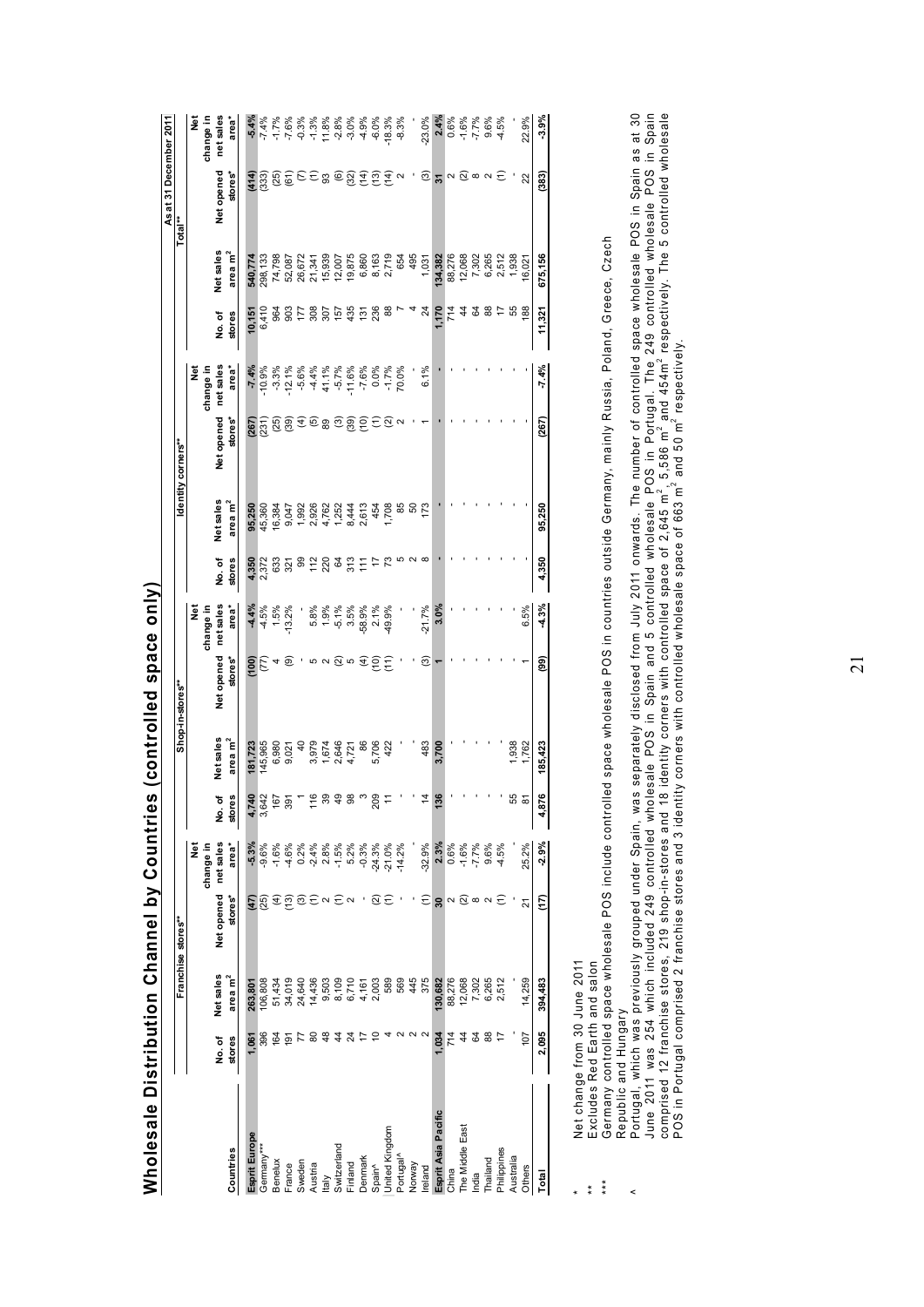### *China is our second biggest market*

To lead our China team to achieve our growth ambitions in this important market, a new China CEO, Holly Li, has been on board since 1 February 2012. An experienced senior management professional with broad China, retail and franchise experience, we are confident that Holly will successfully execute our business plan for China, which foresees a doubling of the sales and POS until June 2015. She reports directly to the Group CEO.

Even without a China CEO in place in the first half of the financial year, our growth plan roll-out in China continued to make progress and had a net addition of 9 cities during the six months ended 31 December 2011 and our footprint increased to 194 cities (30 June 2011: 185). Total controlled space (retail and wholesale combined) increased by 1.8% from 30 June 2011 to 140,764  $\text{m}^2$ .

To cope with the huge market size and demographic differences among provinces, we aim to work with national and regional franchise partners to accelerate our expansion pace in China. We are convinced that this hybrid wholesale model can ensure effective and efficient expansion. At present, we have categorized cities and provinces and are in the process of engaging with national and regional franchise partners. After detailed analysis, locations have been identified in targeted cities. Expansion is expected to accelerate in the second half. Around 40 retail locations have been secured and are expected to be opened in the second half of the financial year.

### *Closure of non-profitable stores on track*

The store closure program announced is on track. Over 50% of the 80 planned store closures which were announced in FY10/11 as part of the Transformation Plan have been executed or are in final negotiations. The negotiation process involves not only landlords, but also parties such as employee work councils in the various countries. So far, the closing procedures and costs are well within the time frame and provisions accounted for.

### *Finalizing the wind-down of operations in North America by 31 March 2012*

After ongoing discussion and negotiation with various parties in the past few months, we have decided not to sell the business as we are not willing to compromise on brand positioning and distribution channels. Given that the focus of our transformation process is to re-establish the Esprit brand as a leading, inspiring fashion brand, we were not willing to jeopardize our efforts by a potential different brand execution in North America. Hence, we believe that pursuing the option to close down the operations in North America and develop the licensing business with one or more competent license partner(s) will serve the best interests of the Group. In addition, working with a competent license partner will enable us to maintain our brand presence in North America. As a result, we have commenced the wind-down of store operations in North America. This involves closing 41 full price retail stores and 53 outlets. We have started the negotiation with landlords, on a case-by-case basis and plan to close all directly managed retail stores in North America. There are currently 85 store leases with tentative agreements. It is expected that the last day of the store operations will be 31 March 2012.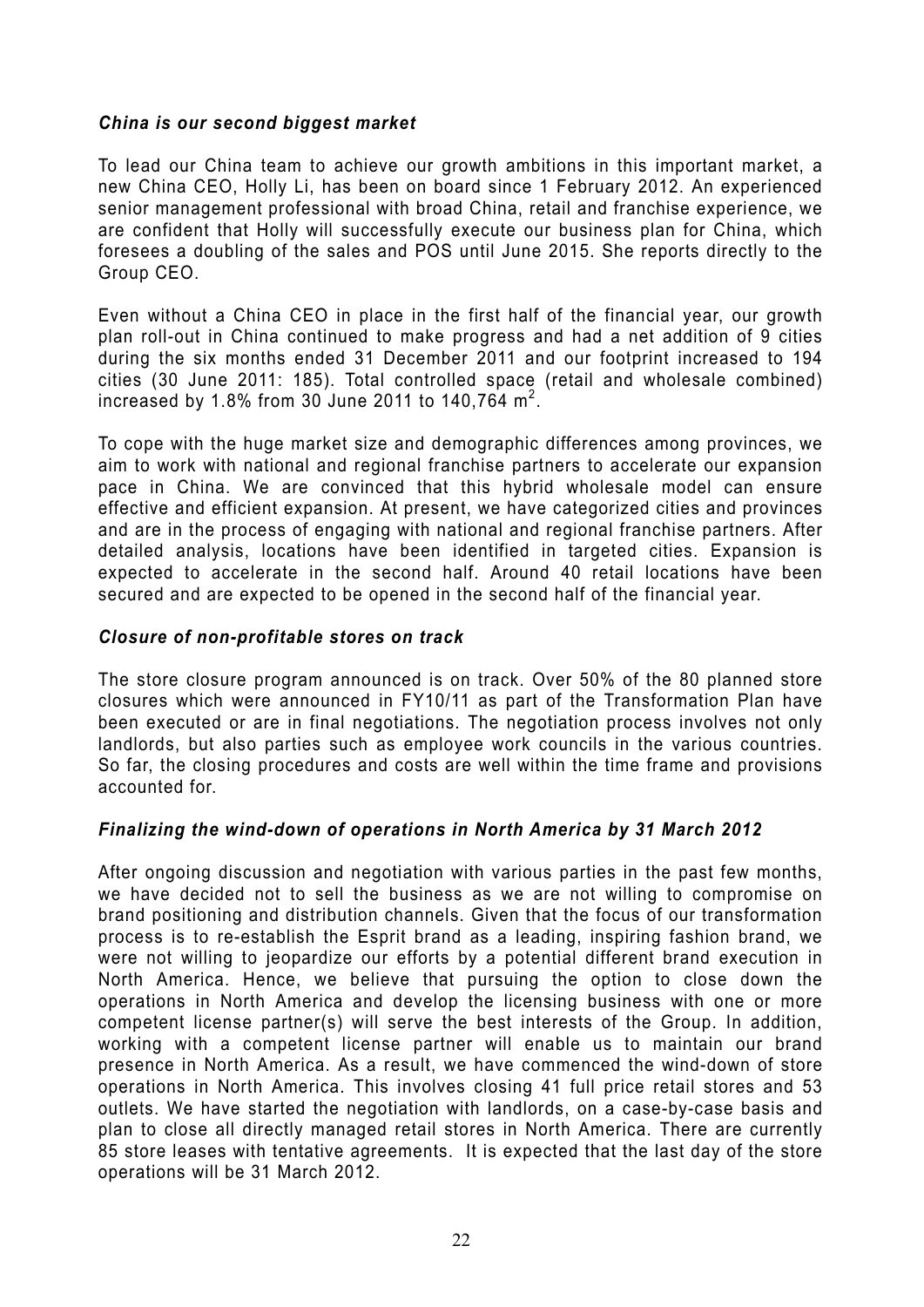#### **FINANCIAL REVIEW**

**Group turnover** was HK\$16,699 million (1H FY10/11: HK\$17,693 million), representing 5.6% year-on-year decline. In local currency, the decline was 10.0% as a result of decline in wholesale and retail turnover amid continued macro headwinds in Europe, adverse weather conditions especially during the second quarter of the reporting period and a deliberate rationalization of the wholesale channel.

|                  |                     | For the 6 months ended 31 December |              |            |          |             |
|------------------|---------------------|------------------------------------|--------------|------------|----------|-------------|
|                  |                     | 2011                               |              | 2010       |          | Change in % |
|                  |                     | % to Group                         |              | % to Group |          | Local       |
| <b>Esprit</b>    | <b>HK\$ million</b> | <b>Turnover</b>                    | HK\$ million | Turnover   | HK\$     | currency    |
|                  |                     |                                    |              |            |          |             |
| women            | 6,685               | 40.0%                              | 7,296        | 41.2%      | $-8.4%$  | $-12.9%$    |
| women casual     | 5,176               | 31.0%                              | 5,943        | 33.6%      | $-12.9%$ | $-17.3%$    |
| women collection | 1,509               | 9.0%                               | 1,353        | 7.6%       | 11.5%    | 6.2%        |
| men              | 2,745               | 16.4%                              | 2,840        | 16.1%      | $-3.4%$  | $-7.6%$     |
| men casual       | 2,191               | 13.1%                              | 2,317        | 13.1%      | $-5.4%$  | $-9.6%$     |
| men collection   | 554                 | 3.3%                               | 523          | 3.0%       | 5.8%     | 1.3%        |
| others           | 3,198               | 19.2%                              | 3,213        | 18.1%      | $-0.5%$  | $-4.9%$     |
| accessories      | 790                 | 4.7%                               | 881          | 5.0%       | $-10.3%$ | $-13.9%$    |
| shoes            | 545                 | 3.2%                               | 459          | 2.6%       | 18.6%    | 11.7%       |
| bodywear         | 512                 | 3.1%                               | 484          | 2.7%       | 5.9%     | 1.5%        |
| kids             | 462                 | 2.8%                               | 497          | 2.8%       | $-6.9%$  | $-12.1%$    |
| de. corp         | 299                 | 1.8%                               | 201          | 1.1%       | 48.3%    | 43.7%       |
| sports           | 212                 | 1.3%                               | 285          | 1.6%       | $-25.5%$ | $-29.1%$    |
| others*          | 378                 | 2.3%                               | 406          | 2.3%       | $-7.0\%$ | $-10.5%$    |
| Total            | 12,628              | 75.6%                              | 13,349       | 75.4%      | $-5.4%$  | $-9.8%$     |

#### **Turnover by Products**

Others include red earth, salon, licensing income and licensed products like timewear, eyewear, jewellery, bed & bath, houseware etc

|                         |                     |                 | For the 6 months ended 31 December |            |          |             |
|-------------------------|---------------------|-----------------|------------------------------------|------------|----------|-------------|
|                         |                     | 2011            |                                    | 2010       |          | Change in % |
|                         |                     | % to Group      |                                    | % to Group |          | Local       |
| edc                     | <b>HK\$</b> million | <b>Turnover</b> | HK\$ million                       | Turnover   | HK\$     | currency    |
|                         |                     |                 |                                    |            |          |             |
| edc women               | 2,940               | 17.6%           | 3.137                              | 17.7%      | $-6.3%$  | $-10.4\%$   |
| edc men                 | 689                 | 4.1%            | 683                                | 3.9%       | 0.8%     | $-3.0%$     |
| edc others <sup>^</sup> | 442                 | 2.7%            | 524                                | 3.0%       | $-15.7%$ | $-19.1%$    |
| Total                   | 4.071               | 24.4%           | 4.344                              | 24.6%      | $-6.3%$  | $-10.3%$    |

^ edc others include edc kids, edc shoes, edc accessories and edc bodywear

Product divisions with high degree of fashionability and styles, such as de. corp and women collection, showed strong sales performance and delivered robust turnover growth of 48.3% and 11.5% respectively. Their positive sales development reinforced our confidence in positioning Esprit brand with higher degree of fashionability in the future.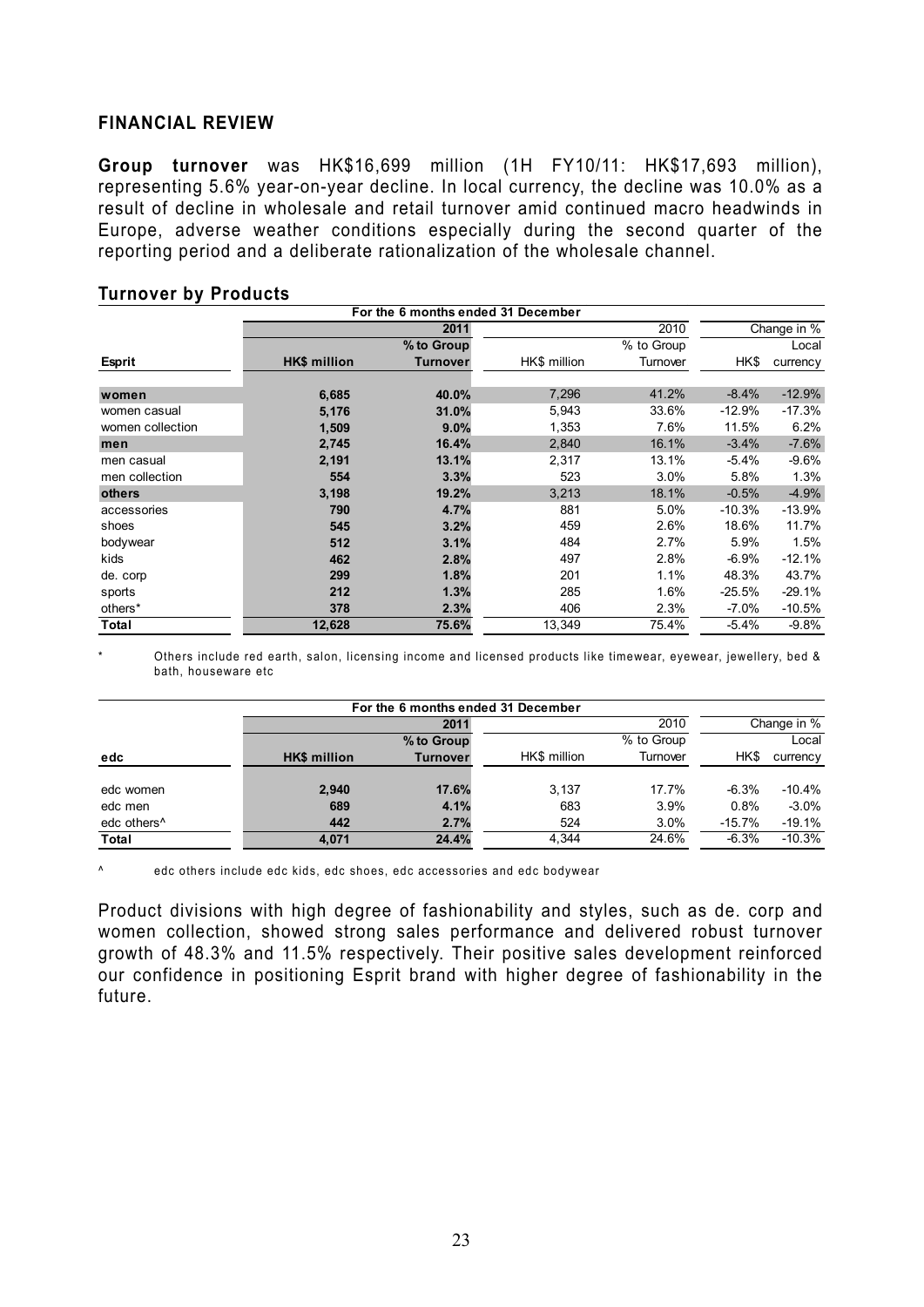### **Turnover by Countries**

|                           |                     |                 | For the 6 months ended 31 December |            |          |             |
|---------------------------|---------------------|-----------------|------------------------------------|------------|----------|-------------|
|                           |                     | 2011            |                                    | 2010       |          | Change in % |
|                           |                     | % to Group      |                                    | % to Group |          | Local       |
| Countries#                | <b>HK\$ million</b> | <b>Turnover</b> | HK\$ million                       | Turnover   | HK\$     | currency    |
|                           |                     |                 |                                    |            |          |             |
| <b>Europe</b>             | 13,092              | 78.4%           | 14,014                             | 79.2%      | $-6.6%$  | $-11.0%$    |
| Germany* ##               | 7,151               | 42.8%           | 7,496                              | 42.4%      | $-4.6%$  | $-8.4%$     |
| Benelux*                  | 2,136               | 12.8%           | 2,372                              | 13.4%      | $-10.0%$ | $-14.3%$    |
| France                    | 1,081               | 6.5%            | 1,347                              | 7.6%       | $-19.8%$ | $-23.5%$    |
| Scandinavia               | 782                 | 4.7%            | 784                                | 4.4%       | $-0.2%$  | $-6.0%$     |
| Switzerland               | 718                 | 4.3%            | 770                                | 4.4%       | $-6.8%$  | $-17.2%$    |
| Austria                   | 703                 | 4.2%            | 739                                | 4.2%       | $-4.8%$  | $-8.8%$     |
| United Kingdom            | 198                 | 1.2%            | 208                                | 1.2%       | $-5.0%$  | $-6.6%$     |
| Spain                     | 162                 | 1.0%            | 148                                | 0.8%       | 9.9%     | 4.7%        |
| Italy                     | 128                 | 0.8%            | 118                                | 0.7%       | 8.5%     | 2.9%        |
| Ireland                   | 17                  | 0.1%            | 18                                 | 0.1%       | $-7.1%$  | $-10.7%$    |
| Portugal                  | 6                   | 0.0%            | $\overline{7}$                     | 0.0%       | $-14.5%$ | $-18.9%$    |
| Others                    | 10                  | 0.0%            | $\overline{7}$                     | 0.0%       | 42.0%    | 37.5%       |
| <b>Asia Pacific</b>       | 2,967               | 17.8%           | 3,022                              | 17.1%      | $-1.8%$  | $-6.4%$     |
| China**                   | 1,411               | 8.4%            | 1,429                              | 8.1%       | $-1.3%$  | $-6.3%$     |
| Australia and New Zealand | 459                 | 2.8%            | 495                                | 2.8%       | $-7.3%$  | $-14.6%$    |
| Hong Kong**               | 302                 | 1.8%            | 304                                | 1.7%       | $-0.7%$  | $-0.7%$     |
| Macau###                  | 269                 | 1.6%            | 299                                | 1.7%       | $-10.0%$ | $-13.3%$    |
| Singapore                 | 229                 | 1.4%            | 216                                | 1.2%       | 5.9%     | 0.4%        |
| Taiwan                    | 154                 | 0.9%            | 154                                | 0.9%       | 0.3%     | $-4.0%$     |
| Malaysia                  | 143                 | 0.9%            | 125                                | 0.7%       | 15.1%    | 13.0%       |
| <b>North America</b>      | 640                 | 3.8%            | 657                                | 3.7%       | $-2.6%$  | $-3.7%$     |
| United States*            | 360                 | 2.1%            | 334                                | 1.9%       | 7.8%     | 7.5%        |
| Canada                    | 280                 | 1.7%            | 323                                | 1.8%       | $-13.3%$ | $-15.2%$    |
| <b>Total</b>              | 16,699              | 100.0%          | 17,693                             | 100.0%     | $-5.6%$  | $-10.0%$    |

# Country as a whole includes retail stores, outlet stores, edc standalone stores and e-shop<br># Germany sales include wholesale sales to other European countries mainly Russia, Poland, Czech Republic,

Greece and Slovenia ### Macau sales include wholesale sales to other countries mainly Columbia, Thailand and Chile

\* Includes licensing<br>\*\* lookudes salen

Includes salon

### **Turnover by Distribution Channels**

| For the 6 months ended 31 December |                 |              |            |           |             |
|------------------------------------|-----------------|--------------|------------|-----------|-------------|
|                                    | 2011            |              | 2010       |           | Change in % |
|                                    | % to Group      |              | % to Group |           | Local       |
| <b>HK\$</b> million                | <b>Turnover</b> | HK\$ million | Turnover   | HK\$      | currency    |
| 9.844                              | 59.0%           | 9.955        | 56.3%      | $-1.1%$   | $-5.0\%$    |
| 6,727                              | 40.3%           | 7,621        | 43.1%      | $-11.7\%$ | $-16.7%$    |
| 106                                | 0.6%            | 93           | 0.5%       | 14.4%     | 13.6%       |
| 22                                 | 0.1%            | 24           | 0.1%       | $-9.3%$   | $-12.0%$    |
| 16.699                             | 100.0%          | 17.693       | 100.0%     | $-5.6%$   | $-10.0\%$   |
|                                    |                 |              |            |           |             |

Retail sales include sales from e-shop in countries where available

**Retail turnover** amounted to HK\$9,844 million (1H FY10/11: HK\$9,955 million). There were a 4.6% comparable store sales decline and the expected loss of sales in relation to the store closure program as guided. The negative comparable store sales development was mainly driven by the decline in comparable store traffic, which suffered mostly from the warm weather in Autumn/Winter. Nevertheless, comparable store sales growth showed quarter-on-quarter improvement in the second quarter, thanks to the Transformation Plan related initiatives on branding and products.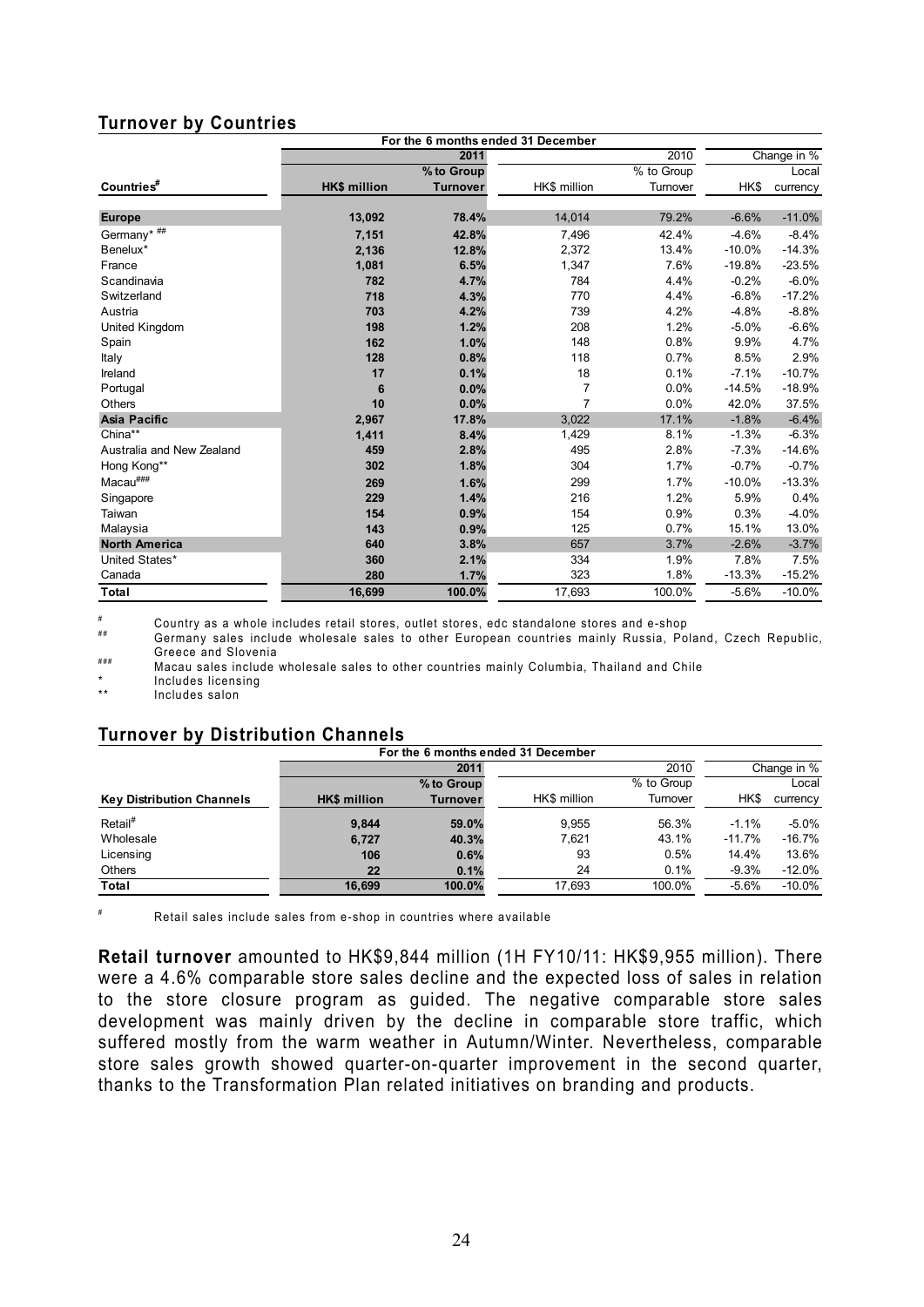### **Retail Turnover by Countries**

|                           |                     |                 | For the 6 months ended 31 December |             |          |             |
|---------------------------|---------------------|-----------------|------------------------------------|-------------|----------|-------------|
|                           |                     | 2011            |                                    | 2010        |          | Change in % |
|                           |                     | % of Retail     |                                    | % of Retail |          | Local       |
| <b>Countries</b>          | <b>HK\$ million</b> | <b>Turnover</b> | HK\$ million                       | Turnover    | HK\$     | currency    |
| <b>Europe</b>             | 7,277               | 73.9%           | 7,315                              | 73.5%       | $-0.5%$  | $-4.5%$     |
| Germany                   | 4,309               | 43.8%           | 4,293                              | 43.1%       | 0.4%     | $-3.1%$     |
| <b>Benelux</b>            | 1,085               | 11.0%           | 1,111                              | 11.2%       | $-2.4%$  | $-6.2%$     |
| Switzerland               | 566                 | 5.7%            | 553                                | 5.6%        | 2.3%     | $-8.0%$     |
| France                    | 484                 | 4.9%            | 547                                | 5.5%        | $-11.5%$ | $-14.5%$    |
| Austria                   | 423                 | 4.3%            | 412                                | 4.1%        | 2.7%     | $-0.8%$     |
| United Kingdom            | 166                 | 1.7%            | 178                                | 1.8%        | $-7.1%$  | $-8.5%$     |
| Finland                   | 86                  | 0.9%            | 60                                 | 0.6%        | 43.4%    | 37.8%       |
| Denmark                   | 64                  | 0.7%            | 72                                 | 0.7%        | $-11.4%$ | $-14.4%$    |
| Spain                     | 54                  | 0.5%            | 50                                 | 0.5%        | 7.6%     | 3.0%        |
| Norway                    | 11                  | 0.1%            | 12                                 | 0.1%        | $-3.1%$  | $-9.5%$     |
| Ireland                   | 10                  | 0.1%            | 9                                  | 0.1%        | 13.7%    | 9.7%        |
| Sweden                    | $\overline{7}$      | 0.1%            | 9                                  | 0.1%        | $-16.8%$ | $-21.4%$    |
| Italy                     | $\overline{2}$      | 0.0%            | 1                                  | 0.0%        | 42.2%    | 38.0%       |
| Portugal                  | $\bf{0}$            | 0.0%            | $\overline{2}$                     | 0.0%        | $-86.2%$ | $-86.9%$    |
| Others*                   | 10                  | 0.1%            | 6                                  | 0.1%        | 45.3%    | 40.6%       |
| <b>Asia Pacific</b>       | 2,100               | 21.4%           | 2,149                              | 21.6%       | $-2.3%$  | $-6.7%$     |
| China                     | 789                 | 8.0%            | 847                                | 8.5%        | $-6.9%$  | $-11.5%$    |
| Australia and New Zealand | 439                 | 4.5%            | 467                                | 4.7%        | $-6.0%$  | $-13.3%$    |
| Hong Kong                 | 292                 | 3.0%            | 292                                | 2.9%        | 0.0%     | 0.0%        |
| Singapore                 | 229                 | 2.3%            | 216                                | 2.2%        | 5.9%     | 0.4%        |
| Taiwan                    | 154                 | 1.6%            | 154                                | 1.5%        | 0.3%     | $-4.0%$     |
| Malaysia                  | 143                 | 1.5%            | 125                                | 1.3%        | 15.1%    | 13.0%       |
| Macau                     | 54                  | 0.5%            | 48                                 | 0.5%        | 12.1%    | 12.1%       |
| <b>North America</b>      | 467                 | 4.7%            | 491                                | 4.9%        | $-5.0%$  | $-6.0%$     |
| <b>United States</b>      | 268                 | 2.7%            | 252                                | 2.5%        | 6.4%     | 6.2%        |
| Canada                    | 199                 | 2.0%            | 239                                | 2.4%        | $-17.0%$ | $-18.6%$    |
| Total                     | 9,844               | 100.0%          | 9,955                              | 100.0%      | $-1.1%$  | $-5.0%$     |

Others' retail turnover represented retail turnover from e-shop in Czech Republic, Poland, Slovakia, Hungary, Slovenia, Latvia, Greece, Malta and Estonia

### **Retail Performance Scorecard**

|                                              | For the 6 months ended 31 December |         |  |
|----------------------------------------------|------------------------------------|---------|--|
|                                              | 2011                               | 2010    |  |
| Year-on-year local currency turnover growth  | $-5.0%$                            | 8.7%    |  |
| Segment EBIT margin                          | 6.0%                               | 12.3%   |  |
| No. of Esprit POS                            | 1,168                              | 1.154   |  |
| Esprit net sales area $(m2)$                 | 403,140                            | 394,676 |  |
| Year-on-year change in Esprit net sales area | 2.1%                               | 18.9%   |  |
| Comparable store sales growth                | $-4.6%$                            | $-1.5%$ |  |

**Wholesale turnover** fell 11.7% year-on-year to HK\$6,727 million (1H FY10/11: HK\$7,621 million), in line with the Transformation Plan. The decline was mainly due to a decrease in gross sales as well as higher discount, the return initiative to support our wholesale customers amid the challenging market conditions and active rationalization of wholesale space. Decrease in gross sales was partly evidenced by 6.5% year-on-year decline in controlled wholesale space as a result of a continued and deliberate effort to rationalize the quality of our wholesale customer base.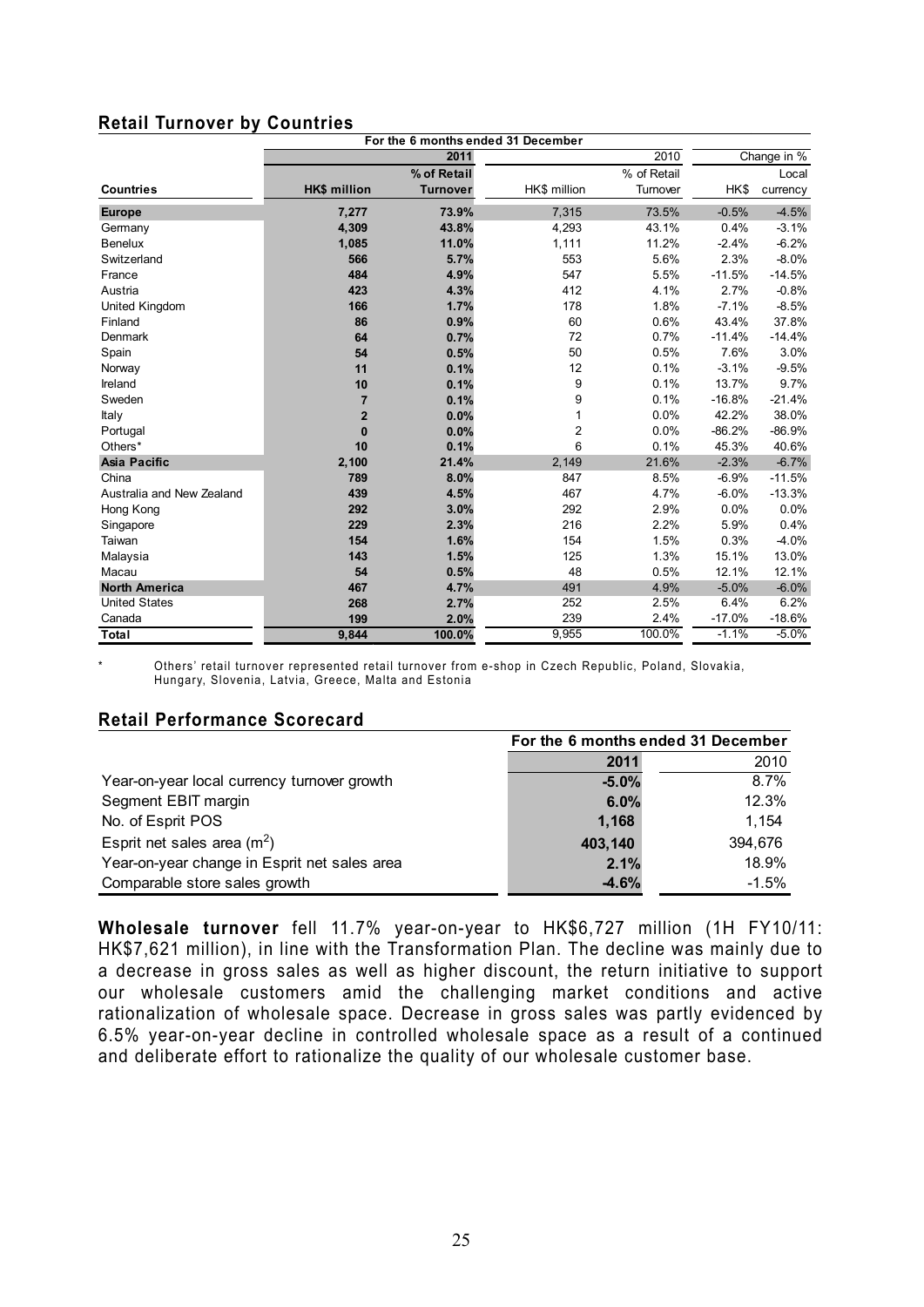### **Wholesale Turnover by Countries**

| For the 6 months ended 31 December |                     |                 |              |                |          |             |
|------------------------------------|---------------------|-----------------|--------------|----------------|----------|-------------|
|                                    |                     | 2011            |              | 2010           |          | Change in % |
|                                    |                     | % of Wholesale  |              | % of Wholesale |          | Local       |
| <b>Countries</b>                   | <b>HK\$</b> million | <b>Turnover</b> | HK\$ million | Turnover       | HK\$     | currency    |
| <b>Europe</b>                      | 5,799               | 86.2%           | 6,684        | 87.6%          | $-13.2%$ | $-18.2%$    |
| Germany*                           | 2,833               | 42.1%           | 3,195        | 41.9%          | $-11.3%$ | $-15.6%$    |
| <b>Benelux</b>                     | 1,044               | 15.5%           | 1,255        | 16.5%          | $-16.8%$ | $-21.4%$    |
| Scandinavia                        | 614                 | 9.1%            | 631          | 8.3%           | $-2.8%$  | $-9.0%$     |
| France                             | 597                 | 8.9%            | 800          | 10.5%          | $-25.4%$ | $-29.7%$    |
| Austria                            | 280                 | 4.2%            | 327          | 4.3%           | $-14.3%$ | $-18.8%$    |
| Switzerland                        | 152                 | 2.2%            | 217          | 2.8%           | $-30.1%$ | $-40.4%$    |
| Italy                              | 126                 | 1.9%            | 117          | 1.5%           | 8.1%     | 2.5%        |
| Spain                              | 108                 | 1.6%            | 97           | 1.2%           | 11.1%    | 5.6%        |
| United Kingdom                     | 32                  | 0.5%            | 30           | 0.4%           | 7.1%     | 4.9%        |
| Ireland                            |                     | 0.1%            | 9            | 0.1%           | $-28.0%$ | $-31.4%$    |
| Portugal                           | 6                   | 0.1%            | 6            | 0.1%           | 5.4%     | 0.7%        |
| <b>Asia Pacific</b>                | 845                 | 12.6%           | 849          | 11.2%          | $-0.4%$  | $-5.5%$     |
| China                              | 610                 | 9.1%            | 570          | 7.5%           | 7.0%     | 1.6%        |
| Macau**                            | 215                 | 3.2%            | 251          | 3.3%           | $-14.3%$ | $-18.1%$    |
| Australia                          | 20                  | 0.3%            | 28           | 0.4%           | $-28.4%$ | $-35.2%$    |
| <b>North America</b>               | 83                  | 1.2%            | 88           | 1.2%           | $-5.1%$  | $-7.8%$     |
| Canada                             | 81                  | 1.2%            | 84           | 1.1%           | $-2.8%$  | $-5.7%$     |
| <b>United States</b>               | $\overline{2}$      | 0.0%            | 4            | 0.1%           | $-50.1%$ | $-50.3%$    |
| Total                              | 6,727               | 100.0%          | 7,621        | 100.0%         | $-11.7%$ | $-16.7%$    |

Germany wholesale sales includes sales to other European countries mainly Russia, Poland, Czech Republic, Greece and Slovenia

\*\* Macau sales includes wholesale sales to other countries mainly Columbia, Thailand and Chile

#### **Wholesale Performance Scorecard**

|                                                     | For the 6 months ended 31 December |         |
|-----------------------------------------------------|------------------------------------|---------|
|                                                     | 2011                               | 2010    |
| Year-on-year local currency turnover growth         | $-16.7%$                           | $-6.2%$ |
| Segment EBIT margin                                 | 18.6%                              | 26.9%   |
| No. of Esprit controlled space POS                  | 11,321                             | 12.056  |
| Esprit controlled space area $(m^2)$                | 675,156                            | 722,118 |
| Year-on-year change in Esprit controlled space area | $-6.5%$                            | -5.7%   |

**Gross profit** was HK\$8,491 million (1H FY10/11: HK\$9,838 million) reflecting a gross profit margin of 50.8% (1H FY10/11: 55.6%). The decline in gross profit and gross profit margin was mainly due to continued cost inflationary pressure and higher level of discounting as a result of warmer than expected weather during the reporting period. As outlined in the Transformation Plan, we decided not to raise our prices in most price points and categories, in anticipation of an easing sourcing cost development and our strategic effort to enhance our price value perception long-term. Wholesale returns also brought unfavourable impact to gross profit margin.

**Operating expenses** amounted to HK\$7,704 million (1H FY10/11: HK\$7,203 million). In local currency, operating expenses grew by 2.3% mainly due to additional spending for the Transformation Plan, such as the additional spending in association with branding.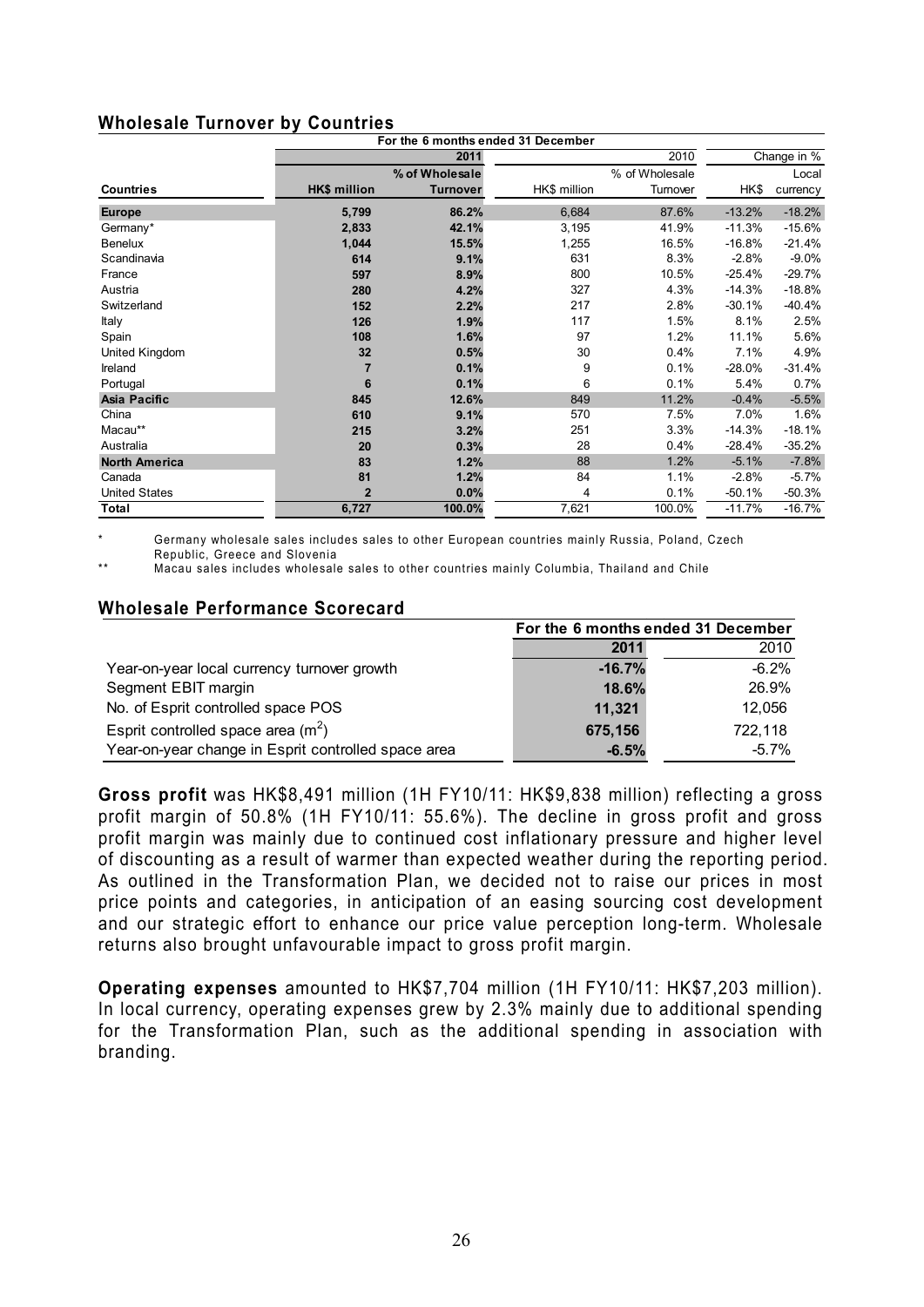For the full year, the planned operating margin is 1% to 2%. The operating margin for the six months ended 31 December 2011 was 4.7%. As a result of the decline in gross profit and increase in operating expenses as explained above, **operating profit** amounted to HK\$787 million (1H FY10/11: HK\$2,635 million) and the decline was mainly due to a decrease in the gross profit margin, additional spending for the Transformation Plan and deleverage impact as a result of negative turnover growth.

**Net profit** was HK\$555 million (1H FY10/11: HK\$2,140 million) and net profit margin was 3.3% (1H FY10/11: 12.1%). The decline in net profit was mainly due to lower profitability and higher effective tax rate.

### **Liquidity and Financial Resources**

Despite the additional spending on Transformation Plan, our balance sheet strength and cash position remained solid. **Cash and bank balances** as at 31 December 2011 amounted to HK\$3,408 million (30 June 2011: HK\$4,794 million). As compared to 30 June 2011, EUR/HKD closing rate as at 31 December 2011 depreciated by 10.3% to 10.074.

|                                                            | For the 6 months ended 31 December |       |  |
|------------------------------------------------------------|------------------------------------|-------|--|
| HK\$ million                                               | 2011                               | 2010  |  |
|                                                            |                                    |       |  |
| Cash and cash equivalents as at 1 July                     | 4,794                              | 6,748 |  |
| Net cash (used in)/generated from operating activities     | (907)                              | 1,854 |  |
| Net cash used in investing activities                      | (589)                              | (715) |  |
| Net cash outflow for acquisition of remaining interest in  |                                    |       |  |
| the associated companies                                   |                                    | (150) |  |
| Net cash outflow from disposal of interest in subsidiaries | (110)                              |       |  |
| Purchase of property, plant and equipment                  | (499)                              | (590) |  |
| Proceeds from disposal of property, plant & equipment      | 4                                  | 2     |  |
| Interest received                                          | 16                                 | 23    |  |
| Net cash generated from/(used in) financing activities     | 263                                | (830) |  |
| Net proceeds on issues of shares for cash                  |                                    | 8     |  |
| Interest paid on bank loans                                | (10)                               | (12)  |  |
| Dividends paid                                             |                                    | (826) |  |
| Proceeds from short term bank loans                        | 273                                |       |  |
| Net (decrease)/increase in cash and cash equivalents       | (1, 233)                           | 309   |  |
| Effect of change in exchange rates                         | (153)                              | 245   |  |
| Cash and cash equivalents as at 31 December                | 3,408                              | 7,302 |  |
| Less:                                                      |                                    |       |  |
| Bank loans                                                 | 2,353                              | 2,600 |  |
| Net cash balance                                           | 1,055                              | 4,702 |  |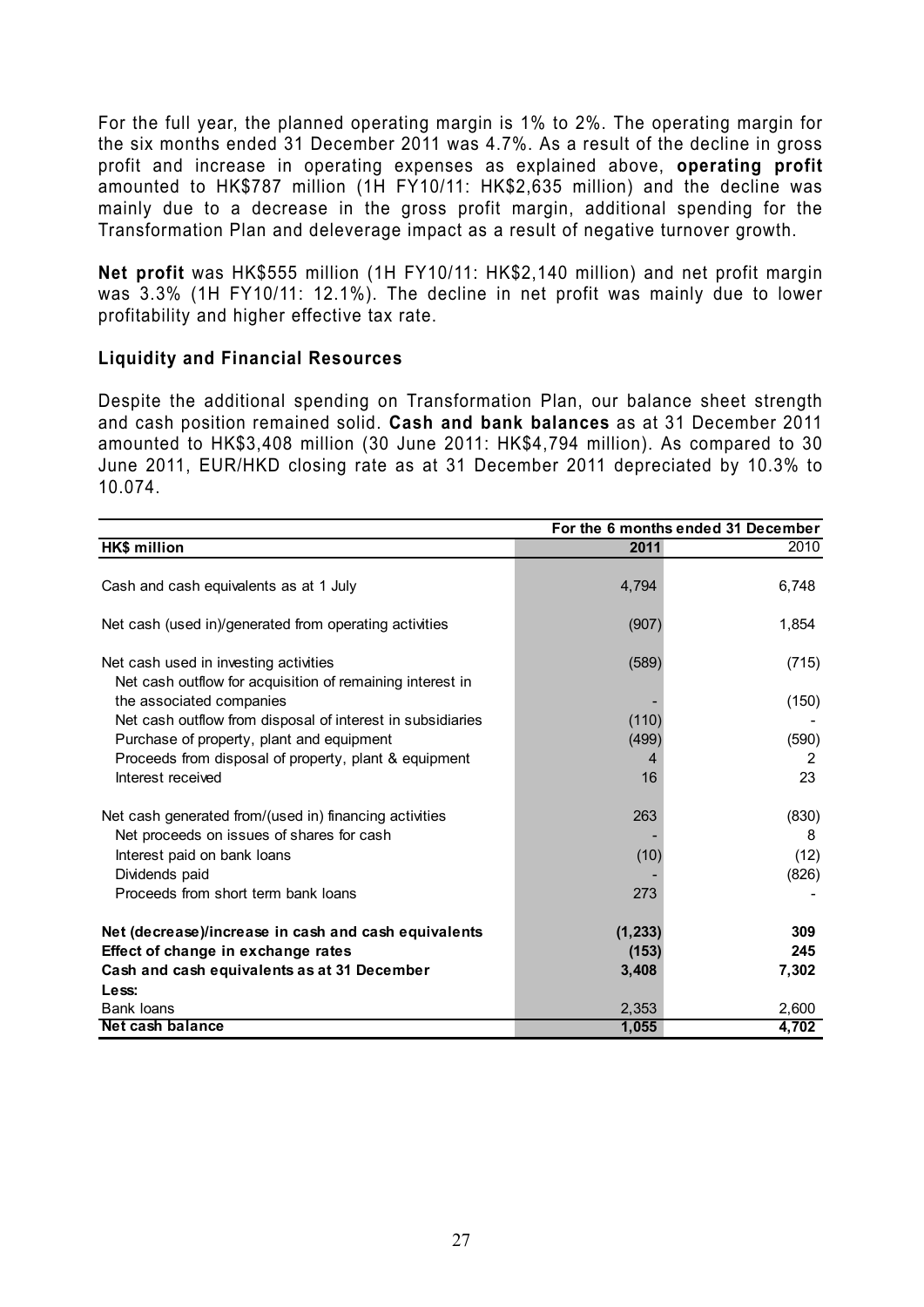**Capital expenditure** amounted to HK\$499 million (1H FY10/11: HK\$590 million).

|                                           |      | For the 6 months ended 31 December |
|-------------------------------------------|------|------------------------------------|
| HK\$ million                              | 2011 | 2010                               |
| New stores and expansion                  | 210  | 187                                |
| <b>Existing stores</b>                    | 82   | 97                                 |
| IT projects                               | 165  | 241                                |
| Office & others                           | 42   | 65                                 |
| Purchase of property, plant and equipment | 499  | 590                                |

**Net trade debtor balance** fell to HK\$2,899 million as at 31 December 2011, reflecting 6.5% decline from 30 June 2011.

**Inventories** were HK\$4,162 million as at 31 December 2011, reflecting 1.3% decrease from 30 June 2011, mainly driven by the depreciation of EUR/HKD closing rate, partially offset by 0.5% increase in inventory units and higher seasonal unit cost of inventories.

**Total interest bearing external borrowings** amounted to HK\$2,353 million (30 June 2011: HK\$2,080 million) as at 31 December 2011. The increase was mainly due to HK\$273 million bank loans drawn to finance our business development in China. As at 31 December 2011, trade debtors of HK\$94 million (30 June 2011: nil) were pledged to a bank as security for the Group's short-term bank loans.

### **SEASONALITY OF BUSINESS**

The Group's business is affected by seasonal trends. These trends are primarily attributable to seasonal shipments to wholesale customers and key holiday sales periods, as well as the pricing of seasonal products. Due to the fact that sales and operating income may fluctuate in any reporting period, half year financials may not be indicative of the future trend of business and may not be extrapolated to provide a reliable forecast.

### **FOREIGN EXCHANGE RISK MANAGEMENT**

In the past, most of the suppliers in Asia were asked to quote and settle in Euros. To better manage our sourcing costs for merchandise produced for Europe, majority of the suppliers in Asia were asked to quote and settle in US dollar. Hence, the Group entered into foreign exchange forward contracts with reputable financial institutions to hedge such foreign exchange risks.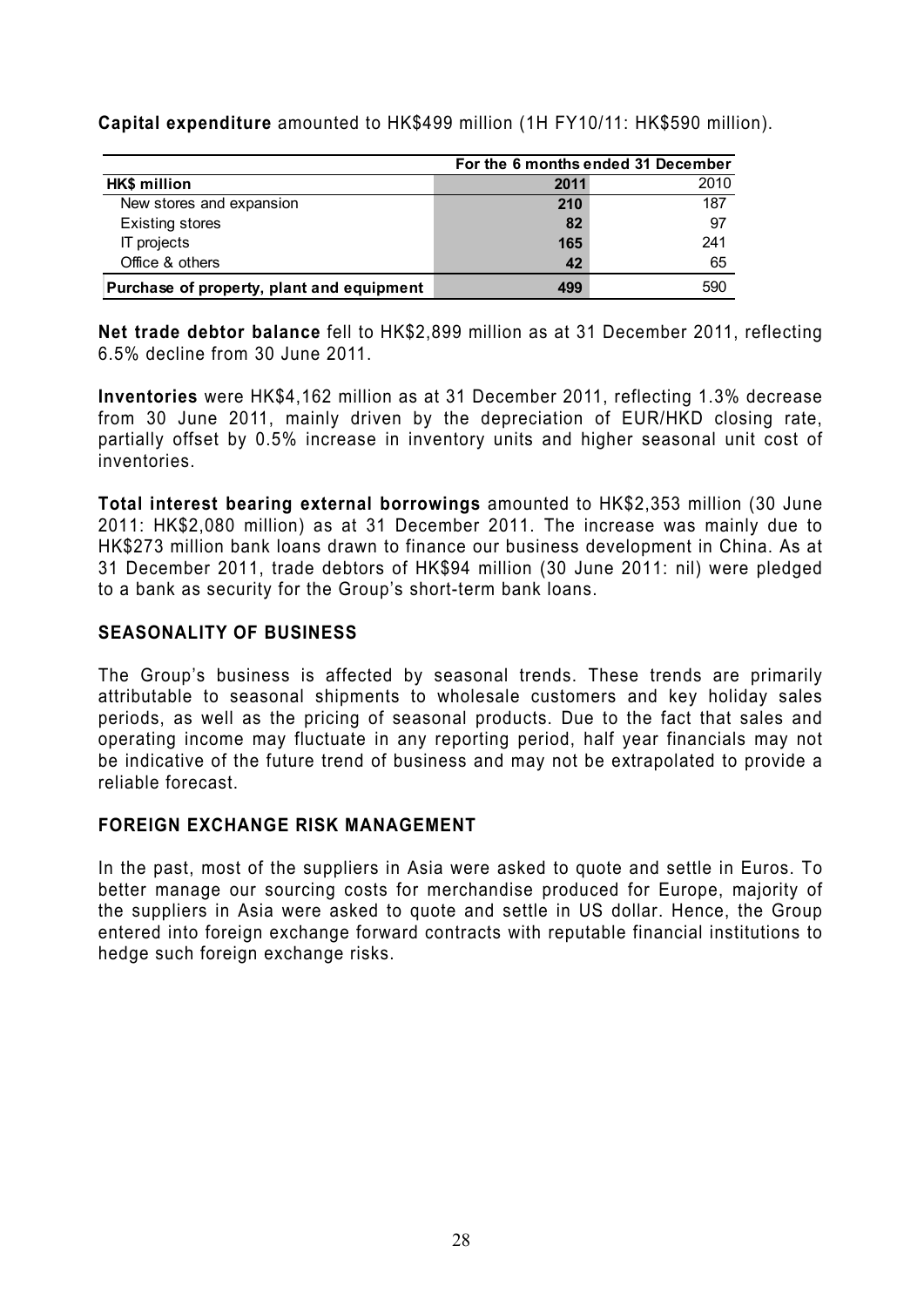### **OUTLOOK**

Since 15 September 2011, we started the implementation of our four-year transformation process. We are pleased with the progress so far and are well on track. Having said that, one needs to realize that we have only just begun our transformation journey to re-establish Esprit as a leading, inspiring fashion brand and to restore longterm profitability. We continue to face economic headwinds, especially in Europe, as a result of reduced consumer confidence and restricted credit facilities. This is particularly impacting our wholesale business and wholesale expansion.

Going to the second half of the financial year, we will continue the rigorous and systematic implementation of our Transformation Plan in a continued challenging business environment. All measures and investments will be closely measured and tracked and adjusted if needed. The plan is flexible in the sense that we can and will adapt our measures if and when needed. As we have guided before, most of the measures we will do during the course of this financial year, will only start bearing fruit in the following years due to the lead times inherent to this industry.

We continue our successful cooperation with Gisele Bündchen. Our Spring/Summer 2012 collections will showcase our latest efforts in injecting fashion and value to our product offerings. The launch will be accompanied by series of marketing campaigns and activities to secure the required impact. While we are encouraged by the results of the campaigns and the much higher sell through of advertised items in store, one needs to realize that it will take until Winter 2012/13 to implement the brand direction into all collections.

Retail distribution network is expected to grow as planned. In view of the positive reviews of the Cologne store concept, we will accelerate our efforts. 14 existing directly managed retail stores are selected for the roll-out of the new store concept in the second half of the financial year. Another group of existing directly managed retail stores is also selected for merchandise and visual merchandising adaptations based on the learning from the Cologne store concept.

Aside from store expansion, our first-ever e-shop in Asia Pacific is expected to commence operation in China in the second half of the financial year. The e-shop platform in China will be marketed under www.esprit.cn and esprit.tmall.com, where our China customers can comfortably and freely search for our latest product offerings and purchase without hassles.

While the economic backdrop will remain difficult in the second half of the financial year, the Group results for the first half of FY11/12 were well within the projected range. This represents an early and very important step on our route to seeing the entire plan through, and this good result have confirmed us that this is the new Esprit to be achieved and we are definitely heading in the right direction. Looking beyond this financial year, we are even more confident that we will see the tangible results of our hard work materialize in the calendar year 2013 and succeed in turning Esprit into an inspiring and fashionable brand with sustainable profits and a clear identity.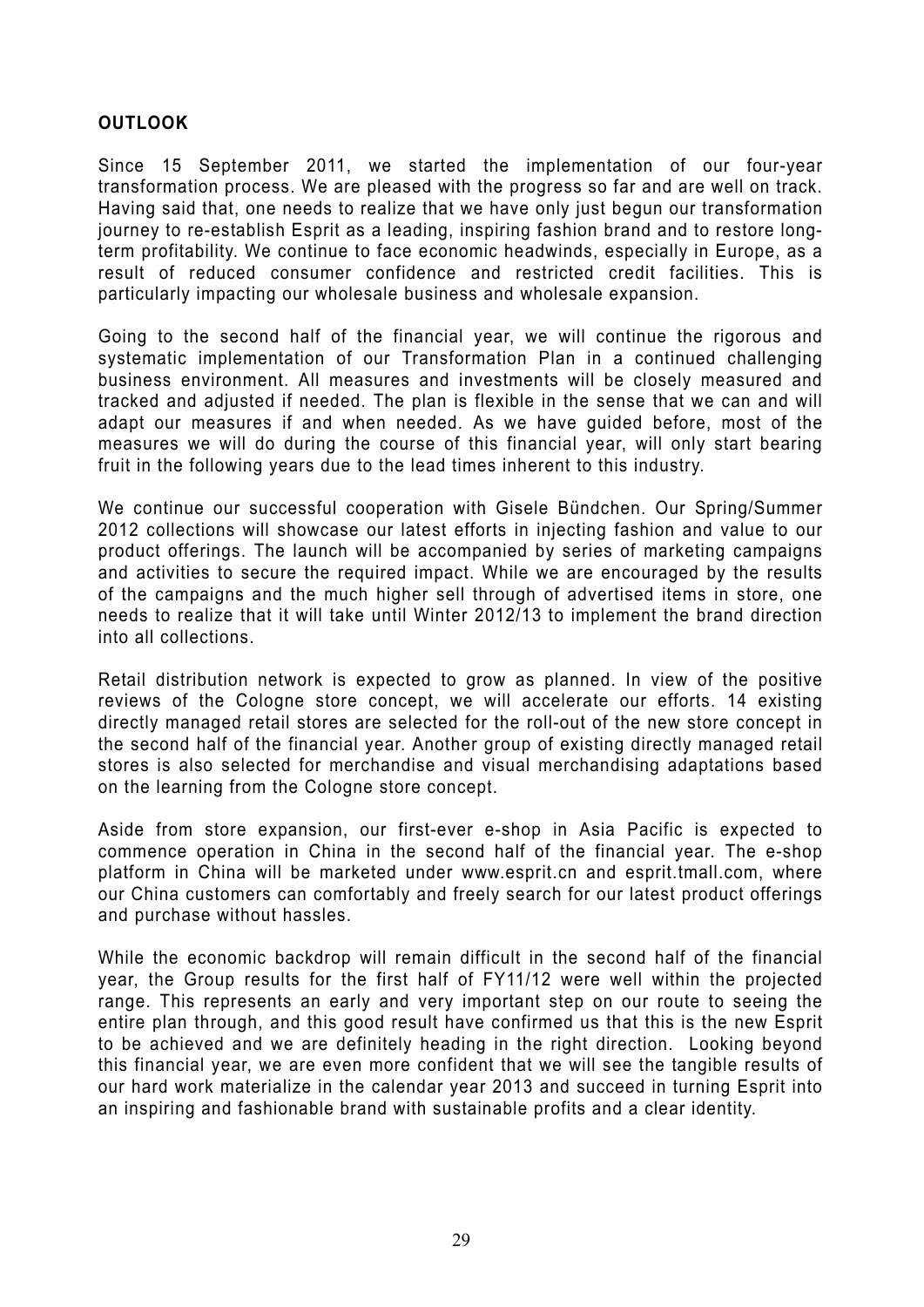### **INTERIM DIVIDEND**

The Board of Directors maintains the interim dividend payout ratio of 60% of basic earnings per share. It has declared an interim dividend for the six months ended 31 December 2011 of HK\$0.26 per share (FY2010/2011: HK\$1.00 per share).

In addition, the Board of Directors has provided the shareholders with an option to receive the interim dividend in form of new fully paid shares in lieu of cash. The dividend reinvestment price shall be determined by the average closing price of the shares of the Company for the five trading days preceding 6 March 2012. Further details of the scrip dividend reinvestment scheme and the election form will be despatched on or around 13 March 2012 and the election period will commence on 13 March 2012 to 27 March 2012, both days inclusive.

The dividend will be payable on or around 18 April 2012 to the shareholders whose names appear on the Registers of Members of the Company at the close of business on 5 March 2012 (the "Shareholders"). The relevant dividend warrants and/or share certificates for new shares will be despatched to the Shareholders on or around 18 April 2012.

The scrip dividend reinvestment scheme is conditional upon the Listing Committee of The Stock Exchange of Hong Kong Limited granting the listing of and permission to deal in the new shares to be issued under the scrip dividend reinvestment scheme.

### **CLOSURE OF REGISTERS OF MEMBERS**

The Registers of Members of the Company will be closed from 6 March 2012 to 7 March 2012, both days inclusive, during which period no transfer of shares will be effected.

In order to qualify for the interim dividend mentioned above, all transfers accompanied by the relevant share certificates must be lodged with the Company's branch share registrar in Hong Kong, Tricor Secretaries Limited, at 26/F, Tesbury Centre, 28 Queen's Road East, Wanchai, Hong Kong not later than 4:00 pm on 5 March 2012.

### **AUDIT COMMITTEE**

The Audit Committee currently comprises three Independent Non-executive Directors. The Audit Committee has reviewed the accounting principles and practices adopted by the Group and has also discussed auditing, internal controls and financial reporting matters including the review of the unaudited interim results of the Group for the six months ended 31 December 2011 with the management.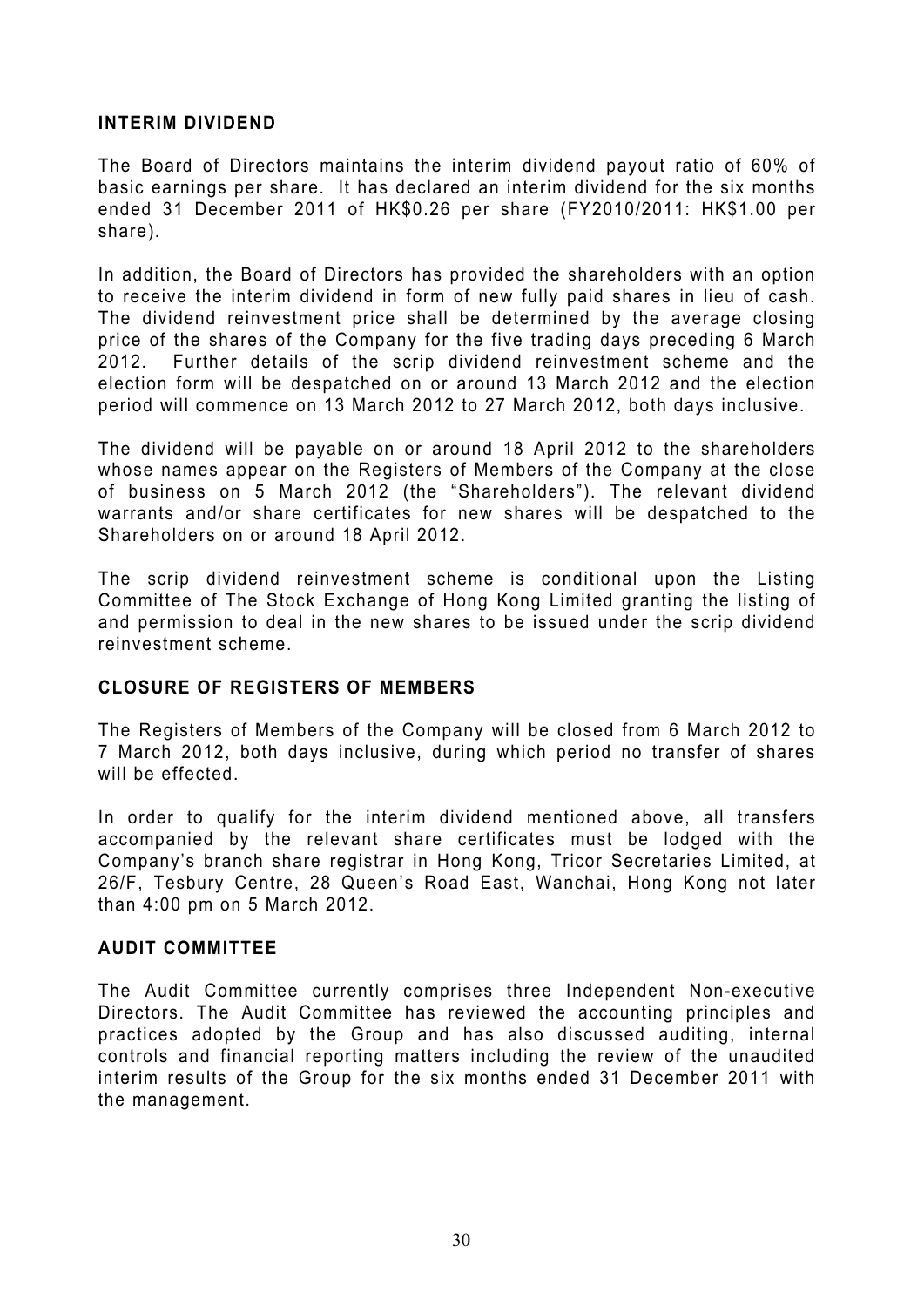### **HUMAN RESOURCES**

As at 31 December 2011, the Group employed over 14,000 full-time equivalent staff (31 December 2010: over 14,500) around the globe. Competitive remuneration packages that take into account business performance, market practices and competitive market conditions are offered to employees in compensation for their contribution. In addition, share options and discretionary bonuses are also granted based on the Group's and individual's performances. All employees around the world are connected through the Group's quarterly newsletters and global intranet.

### **PURCHASE, SALE OR REDEMPTION OF THE COMPANY'S SHARES**

Neither the Company nor any of its subsidiaries have purchased, sold or redeemed any of the Company's shares during the period under review.

#### **CORPORATE GOVERNANCE**

The Company has complied with the code provisions of Code on Corporate Governance Practices (the "Code") as set out in the current Appendix 14 of the Listing Rules throughout the six months ended 31 December 2011, with the deviation as stated below:

Under the code provision A.4.1 of the Code, non-executive directors should be appointed for a specific term, subject to re-election. Non-executive Directors of the Company have not been appointed for a specific term. However, under Byelaw 87 of the Company's Bye-laws, all Directors, including Non-executive Directors, of the Company are subject to retirement by rotation and re-election in the annual general meeting of the Company and each Director is effectively appointed under an average term of three years.

### **MODEL CODE FOR SECURITIES TRANSACTIONS BY DIRECTORS**

The Company has adopted a code of conduct regarding Directors' securities transactions on terms no less exacting than the required standard set out in the Model Code for Securities Transactions by Directors of Listed Issuers (the "Model Code") as contained in Appendix 10 of the Listing Rules.

The Company has made specific enquiry with all Directors and all of them confirmed that they have complied with the required standard set out in the Model Code for the six months ended 31 December 2011.

### **RESIGNATION OF INDEPENDENT NON-EXECUTIVE DIRECTOR AND EXECUTIVE DIRECTOR AND GROUP CHIEF FINANCIAL OFFICER OF THE COMPANY**

The Board of Directors announces that Mr Francesco Trapani ("Mr Trapani"), an Independent Non-executive Director of the Company, has tendered his resignation with effect from 23 February 2012 due to his other personal commitments.